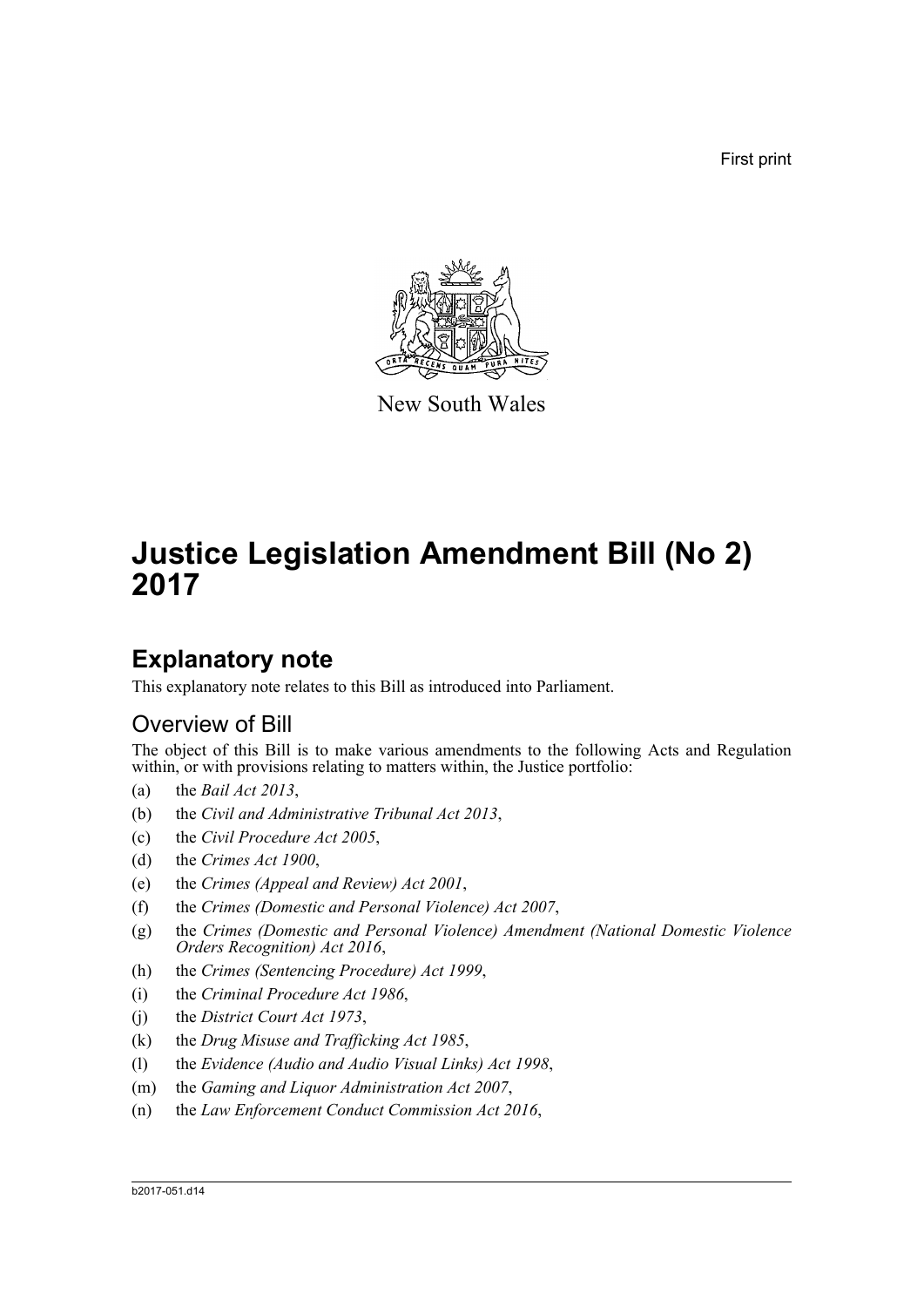- (o) the *Law Enforcement Conduct Commission Regulation 2017,*
- (p) the *Law Enforcement (Powers and Responsibilities) Act 2002*,
- (q) the *Local Court Act 2007*,
- (r) the *Members of Parliament Staff Act 2013*,
- (s) the *Mental Health Act 2007*,
- (t) the *Mental Health (Forensic Provisions) Act 1990*,
- (u) the *Oaths Act 1900*,
- (v) the *Police Act 1990*,
- (w) the *Strata Schemes Development Act 2015*,
- (x) the *Terrorism (Police Powers) Act 2002*.

### Outline of provisions

**Clause 1** sets out the name (also called the short title) of the proposed Act.

**Clause 2** provides for the commencement of the proposed Act on the date of assent to the proposed Act, with certain exceptions.

### **Schedule 1 Amendment of legislation**

**Schedule 1.1** amends the *Bail Act 2013*, and **Schedule 1.20** amends the *Mental Health (Forensic Provisions) Act 1990*, to provide that an accused person who has been sent to, and detained in, a mental health facility for assessment and found not to be a mentally ill person or mentally disordered person may be granted bail by a police officer at the mental health facility, and to clarify the bail status of such persons while at those facilities. **Schedule 1.19** makes a consequential amendment to the *Mental Health Act 2007*.

**Schedule 1.2** amends the *Civil and Administrative Tribunal Act 2013*:

- (a) to include a decision of the Tribunal to grant leave (or refuse to grant leave) for a person to represent a party to proceedings to be an interlocutory decision for the purposes of that Act, allowing any such party a right to appeal that decision, and
- (b) to provide that when the Tribunal is constituted by 2 members, each member must have certain qualifications, including that of an Australian lawyer, but must not have the same qualification as the other member, and
- (c) to confirm that the Appeal Panel may exercise all the functions that are conferred on the Tribunal when varying, or making a decision in substitution for, the Tribunal and may do so on grounds not relied upon by the Tribunal, and
- (d) to enable certain persons, with the leave of the Local Court or District Court, to commence proceedings in the Court for the determination of original applications and external appeals that the Tribunal cannot determine because they involve the exercise of federal diversity jurisdiction (that is, jurisdiction referred to in section 75 (iv) of the Commonwealth Constitution).

The amendments referred to in paragraph (d) are required to address the consequences of the decision of the NSW Court of Appeal in *Burns v Corbett; Gaynor v Burns* [2017] NSWCA 3 that the Civil and Administrative Tribunal cannot exercise federal diversity jurisdiction because it is not a court that is invested with such jurisdiction by the *Judiciary Act 1903* of the Commonwealth.

### **Schedule 1.3** amends the *Civil Procedure Act 2005*:

(a) to provide that the Sheriff, in relation to enforcing a judgment debt against a judgment debtor: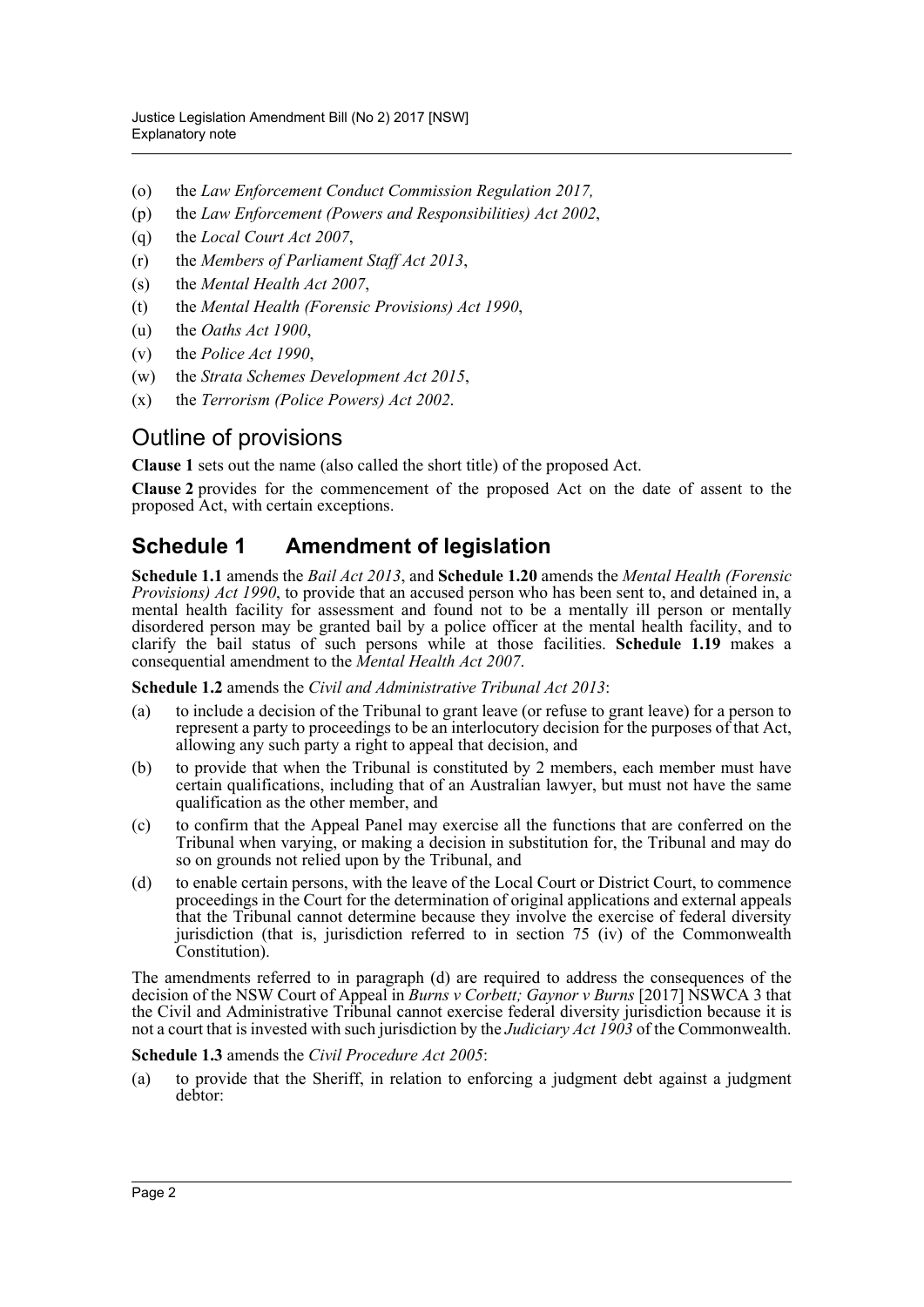- (i) is not to seize and sell any property that is excluded under the *Bankruptcy Act 1966* of the Commonwealth from being divisible amongst the creditors of a bankrupt person, and
- (ii) may decide not to seize or sell goods if, in the opinion of the Sheriff, the cost of the seizure, storage or sale of the goods would likely exceed the sale price of the goods, and
- (iii) is to notify a judgment debtor of any writ for the levy of property that applies to the judgment debtor before the writ is enforced, and
- (b) in relation to garnishee orders:
	- (i) to provide that a garnishee order must not reduce the total account balance of a judgment debtor to less than \$447.70, which is an adjustable amount under Division 6 of Part 3 of the *Workers Compensation Act 1987*, and
	- (ii) to enable the court, at any time on the application by a judgment debtor, to vary or suspend the making of payments under a garnishee order, or order the total amount paid by the judgment debtor to be repaid, if the court is satisfied that it is appropriate to do so, and
- (c) to apply the Act to substituted proceedings under Part 3A (Diversity proceedings) of the *Civil and Administrative Tribunal Act 2013* (as inserted by Schedule 1.2) commenced in the Local Court instead of the Civil and Administrative Tribunal.

**Schedule 1.4** amends the *Crimes Act 1900* to include as a law enforcement officer for the purposes of that Act particular officers of an approved charitable organisation within the meaning of the *Prevention of Cruelty to Animals Act 1979.* The proposed amendment will mean certain offences in the *Crimes Act 1900* against law enforcement officers will apply to such officers.

**Schedule 1.5** amends the *Crimes (Appeal and Review) Act 2001* to allow the Local Court, on its own motion in the interest of justice, to annul a conviction or sentence made or imposed when the defendant was not in appearance in proceedings so as to deal with the matter afresh. This will ensure that any error of the Local Court, including the registrar of the Local Court, such as a failure to notify the correct court room to the defendant, will be rectified without the defendant having to appeal the decision.

### **Schedule 1.6** amends the *Crimes (Domestic and Personal Violence) Act 2007*:

- (a) to give the court the discretion, if the defendant does not appear at the first return date or any subsequent mention of the proceedings, to proceed to hear and determine the matter on the first or subsequent day on which the matter is listed for mention, and
- (b) to broaden the range of offences that, if a person pleads guilty to, or is found guilty of, such an offence, the court may vary a final apprehended violence order or an interim court order for the purpose of providing greater protection for the person against whom the offence was committed, and
- (c) to make amendments relating to the commencement of the National Domestic Violence Order Scheme across Australia as follows:
	- (i) to enable an appeal to be made to the District Court against a variation or revocation of an interstate or New Zealand domestic violence order (a *non-local DVO*) that was done by the Local Court or the Children's Court, or against a refusal by the Court to vary or revoke the order,
	- (ii) to authorise a police officer, who has grounds to make an interim apprehended domestic violence order against a person as a result of a domestic violence incident, to detain the person for up to 2 hours for the purpose of ascertaining whether there is already a non-local DVO in force against the person and obtaining a copy of any such order,
	- (iii) to authorise a police officer who reasonably suspects a person is a defendant under a non-local DVO to detain the person for up to 2 hours for the purpose of serving a copy of the order, or a variation of the order, on the person.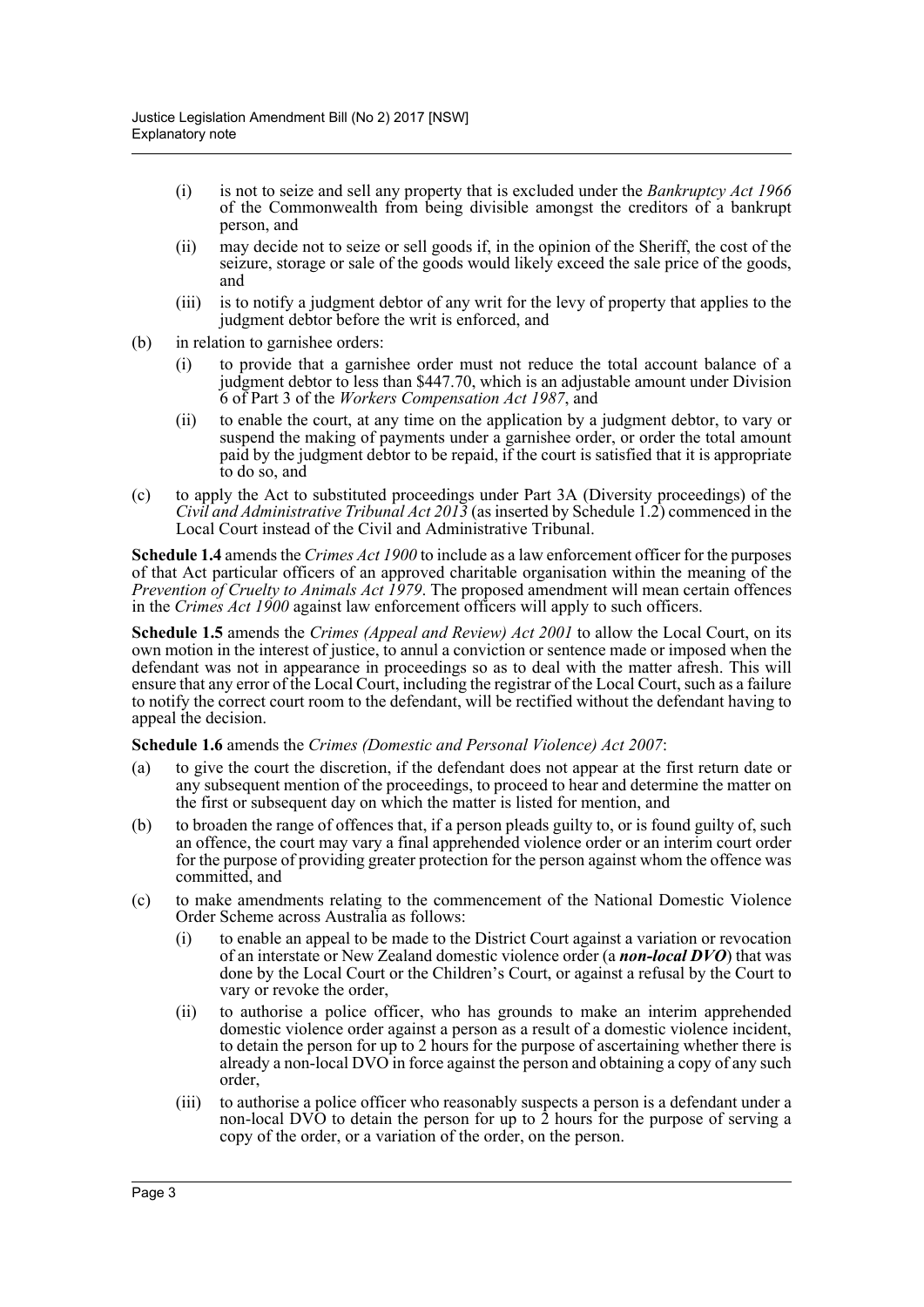**Schedule 1.7** amends the *Crimes (Domestic and Personal Violence) Amendment (National Domestic Violence Orders Recognition) Act 2016* in relation to the commencement of the National Domestic Violence Order Scheme across Australia as follows:

- (a) to remove a restriction on the making of provisional domestic violence orders so that a provisional order may be made by a person other than a court, even if there is an existing domestic violence order that applies to the same defendant and protected person,
- (b) to provide that any action taken by a police officer in good faith in enforcing a NSW domestic violence order that has been revoked or varied in another jurisdiction is lawful if the police officer was not aware at the time that the order had been revoked or varied,
- (c) to update outdated cross-references to legislation in other jurisdictions participating in the national scheme.

**Schedule 1.8** amends the *Crimes (Sentencing Procedure) Act 1999* to make it clear that a court must not take into account any other offence (other than the principal offence concerned), or statement of agreed facts, that was the subject of a charge negotiation, unless the prosecutor has filed a certificate with the court verifying that consultation with the victim and police officer in charge of the investigation has taken place.

**Schedule 1.9** amends the *Criminal Procedure Act 1986*:

- (a) to clarify that an offence under section 86 (Kidnapping) of the *Crimes Act 1900* is only a prescribed sexual offence for the purposes of the *Criminal Procedure Act 1986* in so far as the offence includes the commission of, or an intention to commit, another prescribed sexual offence, and
- (b) to enable the court to accept written pleas that are not in the prescribed form.

**Schedule 1.10** amends the *District Court Act 1973* to ensure that the jurisdictional limit of the District Court applies to substituted proceedings under Part 3A (Diversity proceedings) of the *Civil and Administrative Tribunal Act 2013* (as inserted by Schedule 1.2) commenced in the Court instead of the Civil and Administrative Tribunal.

### **Schedule 1.11** amends the *Drug Misuse and Trafficking Act 1985*:

- (a) to provide exceptions to certain offences under that Act as a result of an amendment to the Australia New Zealand Food Standards Code that allows hemp seeds, or certain products made from hemp seeds, with a low concentration of tetrahydrocannabinols to be used in food, and
- (b) to ensure that any amendment to Schedule 1 to that Act by a regulation made before the commencement of the proposed amendment is taken to be, and always to have been, validly made.

**Schedule 1.13** amends the *Gaming and Liquor Administration Act 2007* to enable any administrative review by the Civil and Administrative Tribunal of certain decisions of the Independent Liquor and Gaming Authority to be by way of a new hearing rather than a rehearing.

### **Schedule 1.14** amends the *Law Enforcement Conduct Commission Act 2016*:

- (a) to enable the Inspector of the Law Enforcement Conduct Commission (the *Inspector*) to delegate certain functions of the Inspector to members of staff of the Inspector, other than that power of delegation and certain reporting functions, and
- (b) to remove certain restrictions on the office of the Inspector, but only if the Inspector holds office on a part-time basis.

**Schedule 1.15** amends the *Law Enforcement Conduct Commission Regulation 2017* to enable the Inspector to issue identity cards to any member of staff of the Inspector.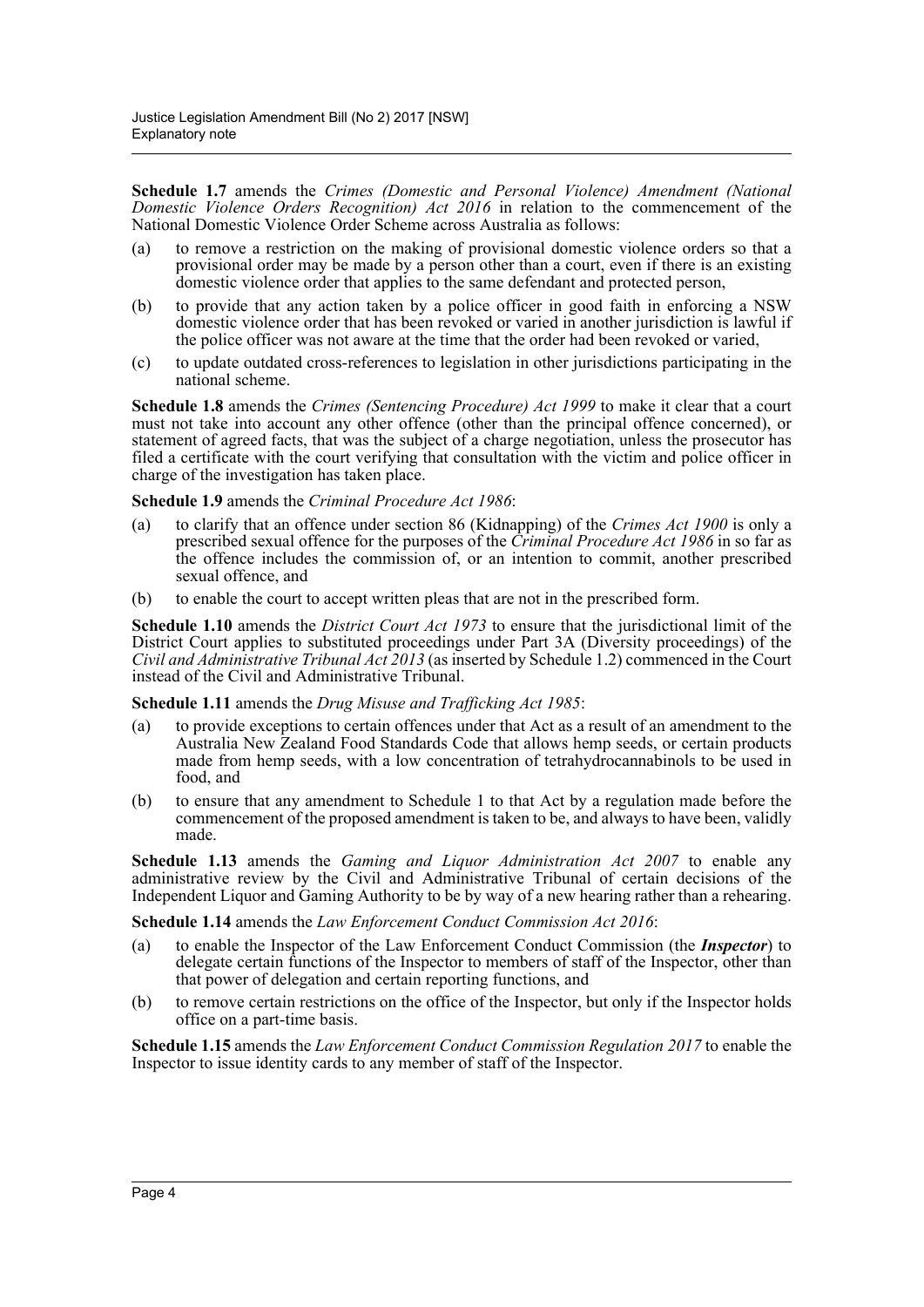**Schedule 1.16** amends the *Law Enforcement (Powers and Responsibilities) Act 2002*:

- (a) to extend references to property that is in the custody of the police to include any property that is held by a person on behalf of the police, allowing orders under that Act for the disposal or return of property to extend to property held by a third party, and
- (b) to correct a reference to a search warrant under the *Prevention of Cruelty to Animals Act 1979*.

**Schedule 1.17** amends the *Local Court Act 2007*:

- (a) to allow the Local Court Rule Committee to make rules with respect to the vacations and holidays of the Court and the hearing and disposal of proceedings during any such vacations or holidays, and
- (b) to ensure that the jurisdictional limit of the Local Court in its General Division applies to substituted proceedings under Part 3A (Diversity proceedings) of the *Civil and Administrative Tribunal Act 2013* (as inserted by Schedule 1.2) commenced in the Court instead of the Civil and Administrative Tribunal.

**Schedule 1.12** makes an amendment to the *Evidence (Audio and Audio Visual Links) Act 1998* that is consequential on the amendment referred to in paragraph (a).

**Schedule 1.18** amends the *Members of Parliament Staff Act 2013* to enable the President of the Legislative Council or the Speaker of the Legislative Assembly to terminate the employment of a staff member of a member of Parliament for misconduct or to suspend any such staff member from duty until any allegation of misconduct or any serious criminal charge relating to the staff member has been dealt with. Before terminating or suspending the employment of the staff member, the proposed amendments require the President or Speaker to consult the member of Parliament who employed the staff member.

**Schedule 1.21** amends the *Oaths Act 1900* to enable an oath or affirmation to be administered by, or made before, the Governor if the appointment of a person by the Governor requires the person to take an oath or make an affirmation.

**Schedule 1.22** amends the *Police Act 1990* to enable an oath or affirmation taken by persons exercising police functions to be administered by or made before the Commissioner of Police or any other person authorised to administer an official oath under the *Oaths Act 1900*.

**Schedule 1.23** amends the *Strata Schemes Development Act 2015* to enable the Land and Environment Court under Part 10 of that Act to hear, or continue to hear, proceedings even if agreement has been reached, despite section 34 (3) (a) of the *Land and Environment Court Act 1979*.

**Schedule 1.24** amends the *Terrorism (Police Powers) Act 2002* to update provisions relating to the power of a police officer to obtain disclosure of a person's identify in order to align those provisions with similar provisions under the *Law Enforcement (Powers and Responsibilities) Act 2002*.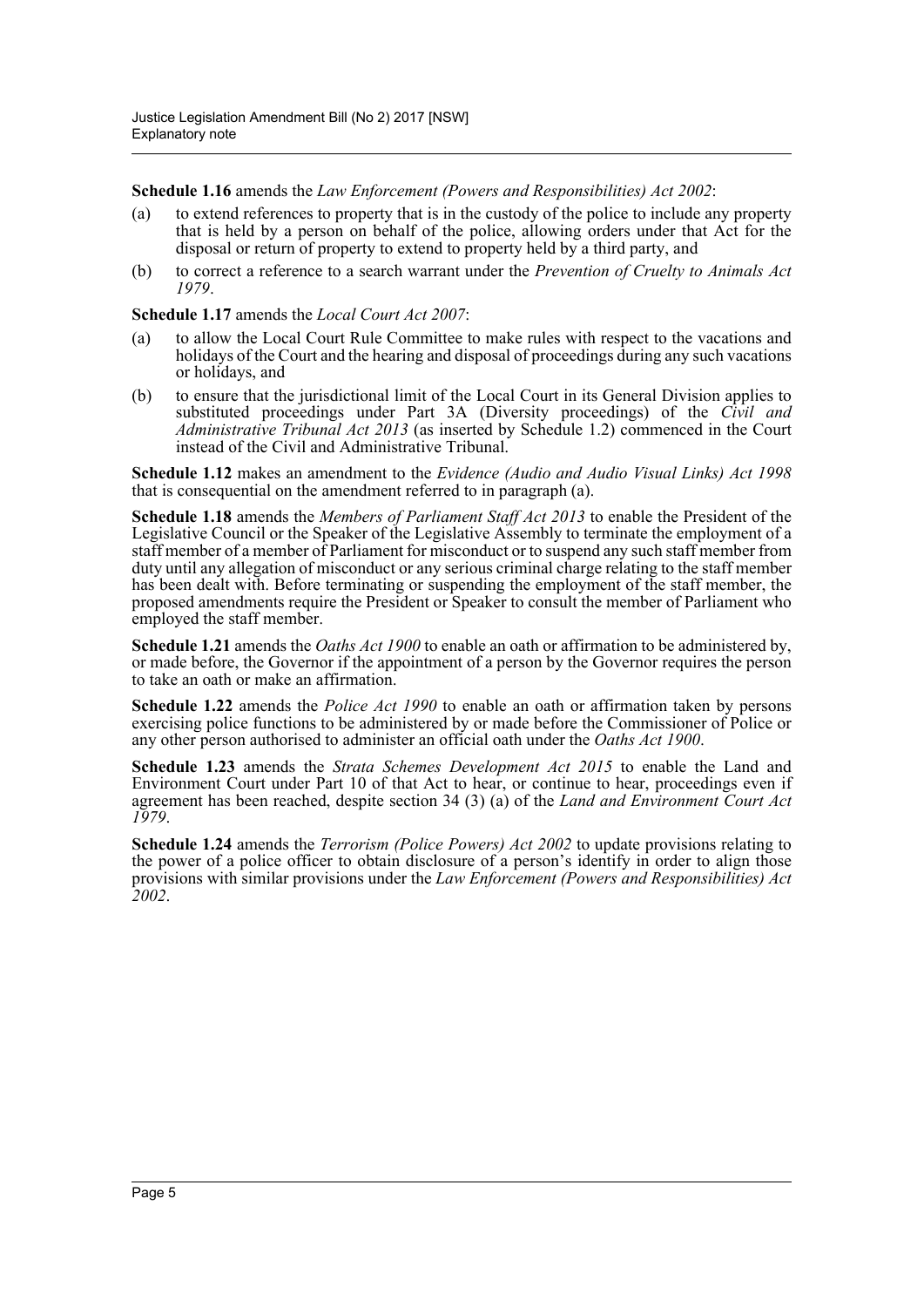First print



New South Wales

# **Justice Legislation Amendment Bill (No 2) 2017**

## **Contents**

| <b>Schedule 1</b> |           | <b>Amendment of legislation</b> |               |
|-------------------|-----------|---------------------------------|---------------|
|                   |           | 2 Commencement                  | $\mathcal{P}$ |
|                   | $1 \quad$ | Name of Act                     | 2             |
|                   |           |                                 | Page          |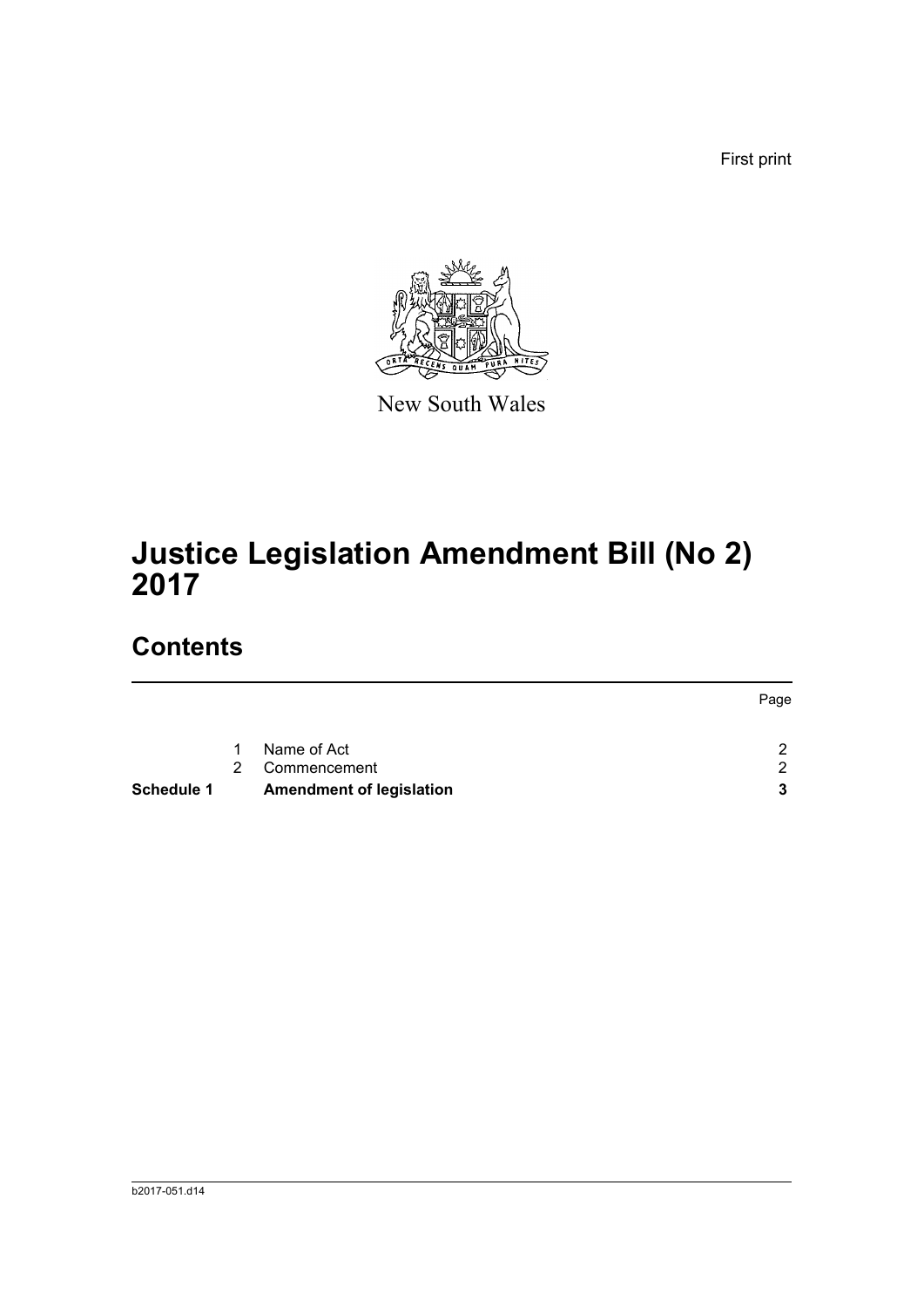

New South Wales

# **Justice Legislation Amendment Bill (No 2) 2017**

No , 2017

### **A Bill for**

An Act to amend various legislation relating to courts and crimes and other related matters.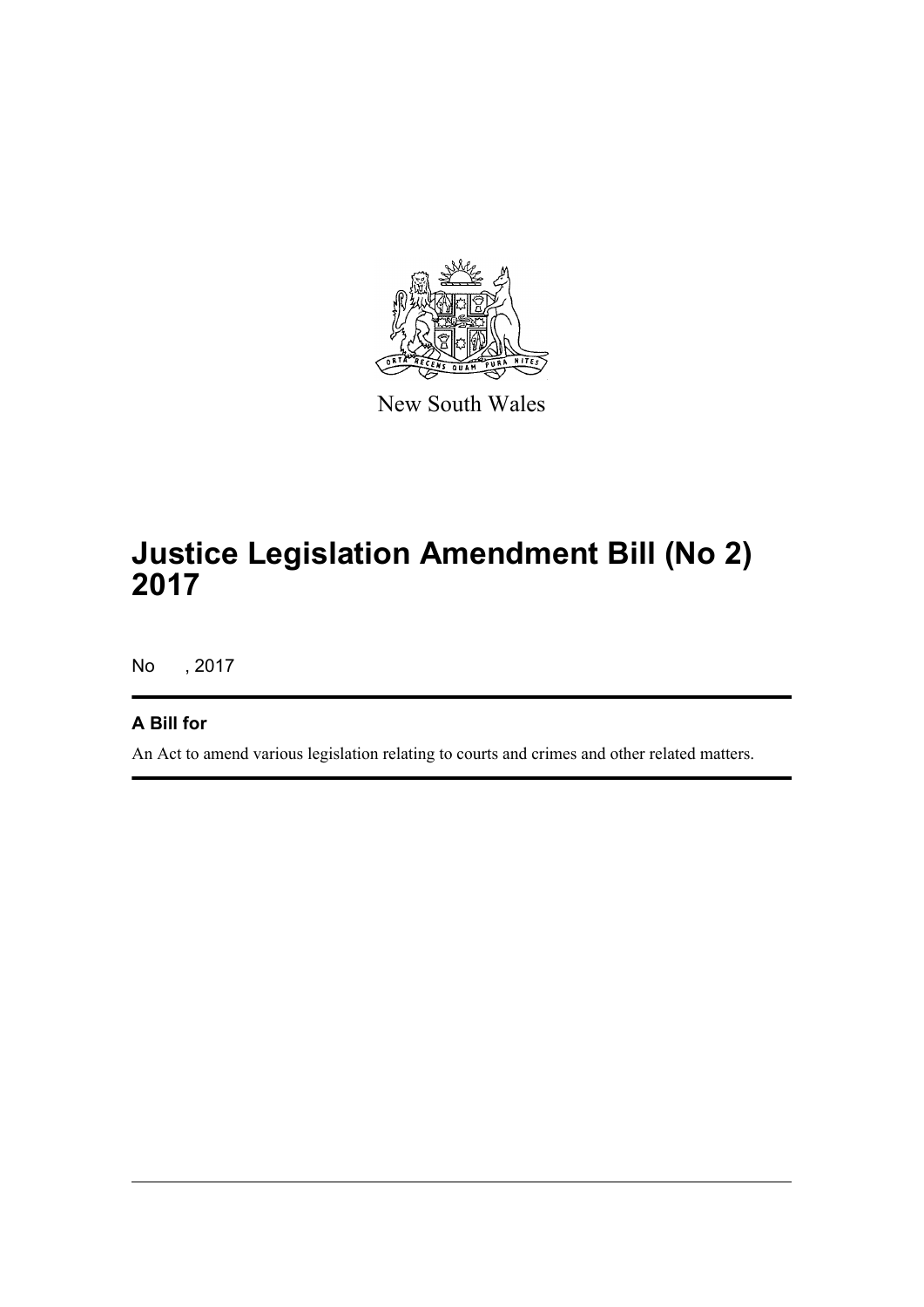Justice Legislation Amendment Bill (No 2) 2017 [NSW]

### <span id="page-7-0"></span>**The Legislature of New South Wales enacts:**

### **1 Name of Act**

This Act is the *Justice Legislation Amendment Act (No 2) 2017*.

### <span id="page-7-1"></span>**2 Commencement**

(1) This Act commences on the date of assent to this Act, except as provided by this section.

1 2 3

- (2) Schedules 1.2 [2] and [3], 1.3 [4]–[6], 1.6 [1] and [7]–[13], 1.10 and 1.17 [2] commence on a day or days to be appointed by proclamation.
- (3) Schedule 1.3 [1] commences 3 months after the date of assent to this Act, unless commenced sooner by proclamation.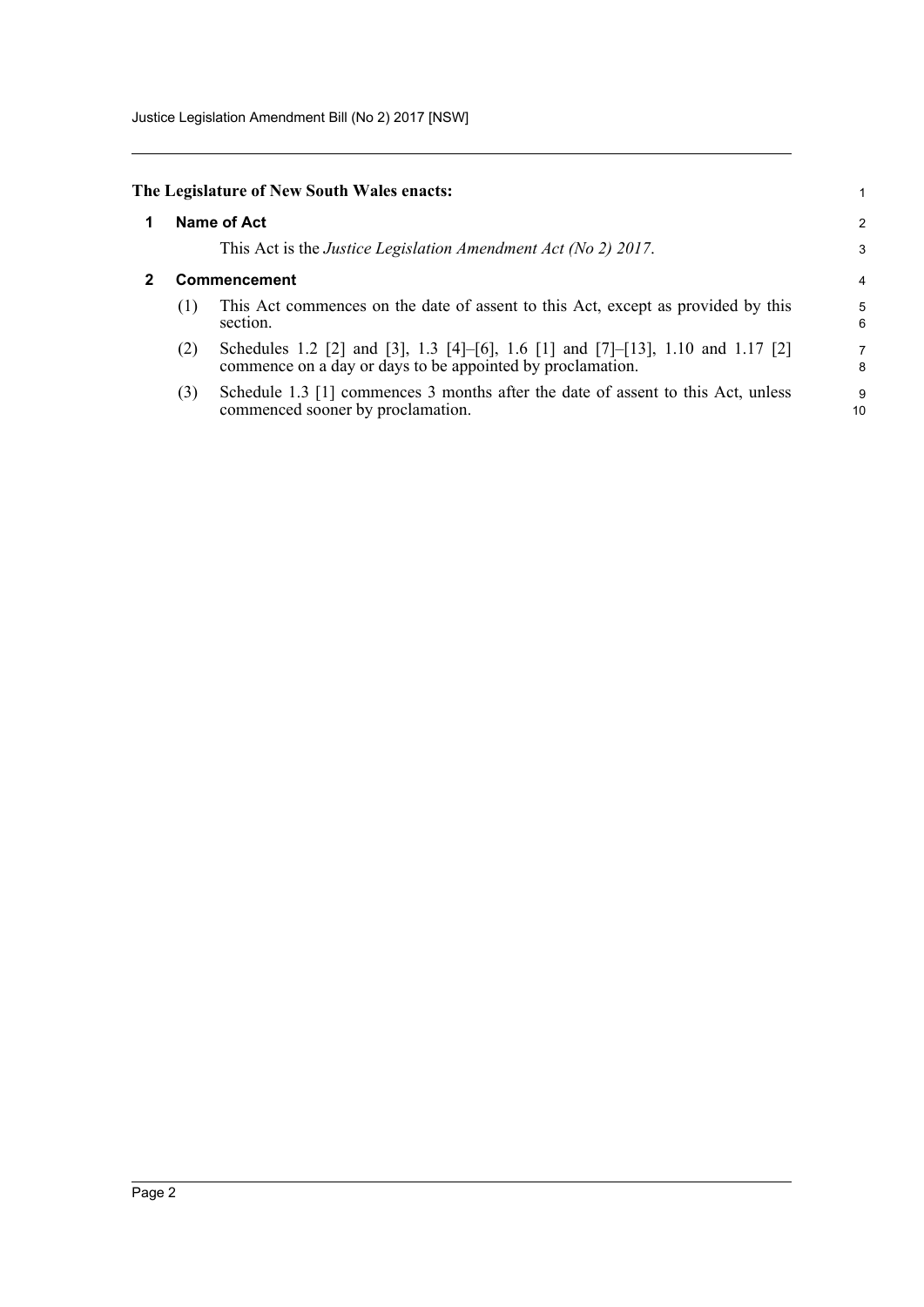<span id="page-8-0"></span>

|       | <b>Schedule 1</b>                             |                    | <b>Amendment of legislation</b>                                                                                                                                                                                                                                                                                                                                                                                                                                                                                                                                        | $\mathbf{1}$                                             |  |  |
|-------|-----------------------------------------------|--------------------|------------------------------------------------------------------------------------------------------------------------------------------------------------------------------------------------------------------------------------------------------------------------------------------------------------------------------------------------------------------------------------------------------------------------------------------------------------------------------------------------------------------------------------------------------------------------|----------------------------------------------------------|--|--|
| 1.1   |                                               |                    | <b>Bail Act 2013 No 26</b>                                                                                                                                                                                                                                                                                                                                                                                                                                                                                                                                             | $\boldsymbol{2}$                                         |  |  |
| [1]   | Section 43 Police power to make bail decision |                    |                                                                                                                                                                                                                                                                                                                                                                                                                                                                                                                                                                        |                                                          |  |  |
|       |                                               |                    | Insert after section 43 $(1A)$ :                                                                                                                                                                                                                                                                                                                                                                                                                                                                                                                                       | 4                                                        |  |  |
|       |                                               | (1B)               | A police officer of or above the rank of sergeant at a mental health facility<br>(within the meaning of the <i>Mental Health Act 2007</i> ) may, despite subsection<br>(3), make a bail decision for an offence if the person accused of the offence is<br>detained in the mental health facility for assessment under section 33 (1) (a) or<br>(b) or $(1D)(a)$ or (b) of the <i>Mental Health (Forensic Provisions) Act 1990</i> and<br>has been found on assessment at the mental health facility not to be a mentally<br>ill person or mentally disordered person. | $\mathbf 5$<br>6<br>$\overline{7}$<br>8<br>9<br>10<br>11 |  |  |
| $[2]$ |                                               |                    | Section 47 Review of police decision by senior police officer                                                                                                                                                                                                                                                                                                                                                                                                                                                                                                          | 12                                                       |  |  |
|       |                                               |                    | Insert "or a mental health facility (within the meaning of the <i>Mental Health Act 2007</i> )" after<br>"hospital" in section $47(7)$ (b).                                                                                                                                                                                                                                                                                                                                                                                                                            | 13<br>14                                                 |  |  |
| 1.2   |                                               |                    | Civil and Administrative Tribunal Act 2013 No 2                                                                                                                                                                                                                                                                                                                                                                                                                                                                                                                        | 15                                                       |  |  |
| [1]   |                                               |                    | <b>Section 4 Definitions</b>                                                                                                                                                                                                                                                                                                                                                                                                                                                                                                                                           | 16                                                       |  |  |
|       |                                               |                    | Insert after paragraph (h) of the definition of <i>interlocutory decision</i> in section $4(1)$ :                                                                                                                                                                                                                                                                                                                                                                                                                                                                      | 17                                                       |  |  |
|       |                                               |                    | the granting of leave for a person to represent a party to proceedings,<br>(h1)                                                                                                                                                                                                                                                                                                                                                                                                                                                                                        | 18                                                       |  |  |
| $[2]$ |                                               |                    | Section 17 Division Schedule for a Division of Tribunal                                                                                                                                                                                                                                                                                                                                                                                                                                                                                                                | 19                                                       |  |  |
|       |                                               |                    | Insert "(except Part 3A)" after "this Act" in section 17(3).                                                                                                                                                                                                                                                                                                                                                                                                                                                                                                           | 20                                                       |  |  |
| $[3]$ | Part 3A                                       |                    |                                                                                                                                                                                                                                                                                                                                                                                                                                                                                                                                                                        | 21                                                       |  |  |
|       | Insert after Part 3:                          |                    |                                                                                                                                                                                                                                                                                                                                                                                                                                                                                                                                                                        | 22                                                       |  |  |
|       |                                               |                    | <b>Part 3A Diversity proceedings</b>                                                                                                                                                                                                                                                                                                                                                                                                                                                                                                                                   | 23                                                       |  |  |
|       | 34A                                           | <b>Definitions</b> |                                                                                                                                                                                                                                                                                                                                                                                                                                                                                                                                                                        | 24                                                       |  |  |
|       |                                               |                    | In this Part:                                                                                                                                                                                                                                                                                                                                                                                                                                                                                                                                                          | 25                                                       |  |  |
|       |                                               |                    | <i>authorised court</i> means any of the following:                                                                                                                                                                                                                                                                                                                                                                                                                                                                                                                    | 26                                                       |  |  |
|       |                                               |                    | (a) the District Court,                                                                                                                                                                                                                                                                                                                                                                                                                                                                                                                                                | 27                                                       |  |  |
|       |                                               |                    | the Local Court.<br>(b)<br><i>federal diversity jurisdiction</i> means jurisdiction of the kind referred to in                                                                                                                                                                                                                                                                                                                                                                                                                                                         | 28<br>29                                                 |  |  |
|       |                                               |                    | section 75 (iv) of the Commonwealth Constitution.                                                                                                                                                                                                                                                                                                                                                                                                                                                                                                                      | 30                                                       |  |  |
|       |                                               |                    | <i>jurisdictional limit</i> , in relation to an authorised court, means the jurisdictional<br>limit of the court within the meaning of the Civil Procedure Act 2005.<br>substituted proceedings—see section 34C.                                                                                                                                                                                                                                                                                                                                                       | 31<br>32<br>33                                           |  |  |
|       | 34B                                           |                    | Applications or appeals involving federal diversity jurisdiction may be made to<br>authorised court                                                                                                                                                                                                                                                                                                                                                                                                                                                                    | 34<br>35                                                 |  |  |
|       |                                               | (1)                | A person with standing to make an original application or external appeal may,<br>with the leave of an authorised court, make the application or appeal to the<br>court instead of the Tribunal.                                                                                                                                                                                                                                                                                                                                                                       | 36<br>37<br>38                                           |  |  |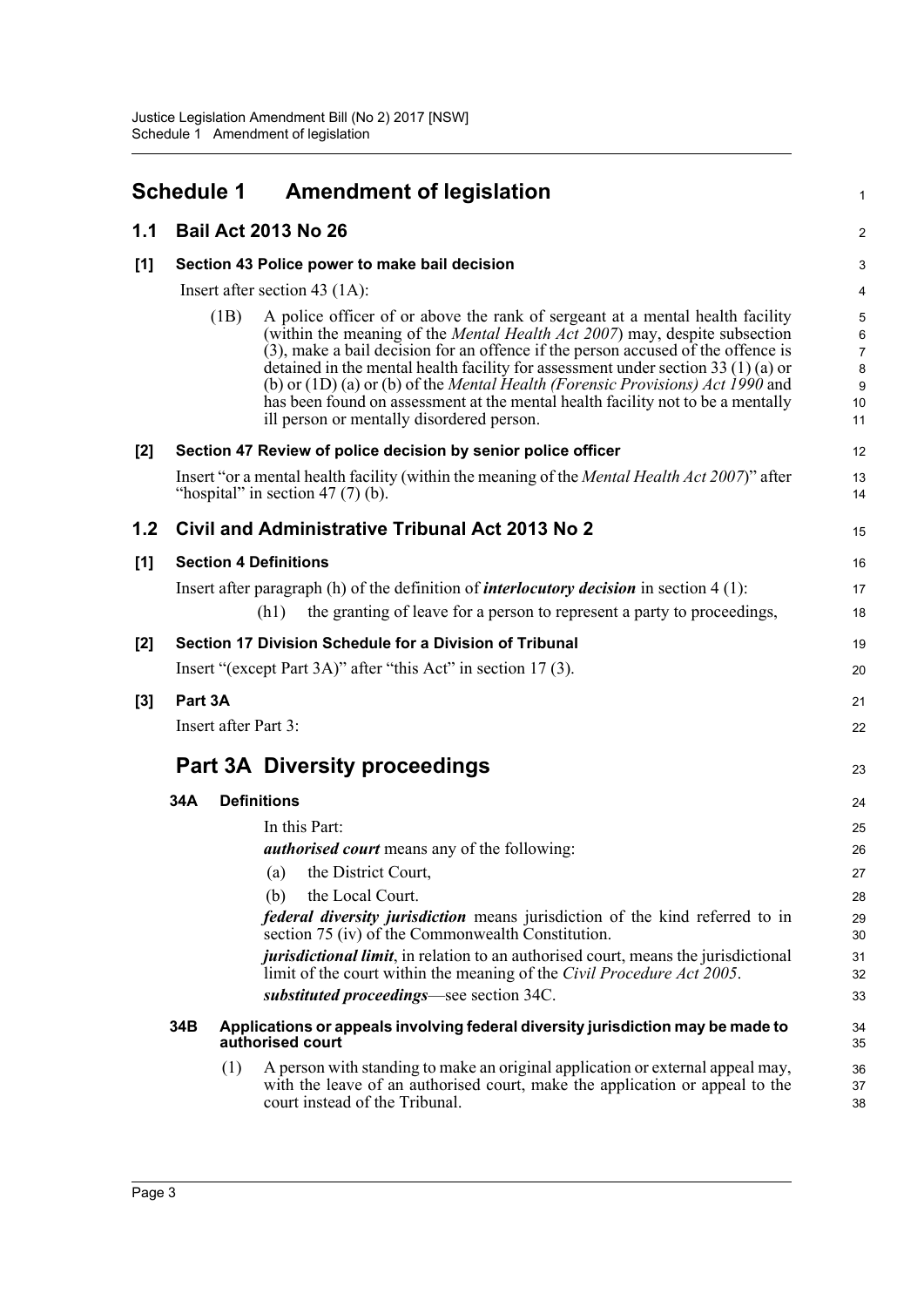| (2) | The authorised court may grant leave for the application or appeal to be made<br>to the court only if it is satisfied that: |                                                                                                                                                                                                                                                                               |                          |  |  |
|-----|-----------------------------------------------------------------------------------------------------------------------------|-------------------------------------------------------------------------------------------------------------------------------------------------------------------------------------------------------------------------------------------------------------------------------|--------------------------|--|--|
|     | (a)                                                                                                                         | the application or appeal was first made with the Tribunal, and                                                                                                                                                                                                               | 3                        |  |  |
|     | (b)                                                                                                                         | the Tribunal does not have jurisdiction to determine the application or<br>appeal because its determination involves the exercise of federal<br>diversity jurisdiction, and                                                                                                   | 4<br>5<br>6              |  |  |
|     | (c)                                                                                                                         | the Tribunal would otherwise have had original jurisdiction or external<br>appellate jurisdiction enabling it to determine the application or appeal,<br>and                                                                                                                  | $\overline{7}$<br>8<br>9 |  |  |
|     | (d)                                                                                                                         | substituted proceedings on the application or appeal would be within the<br>jurisdictional limit of the court.                                                                                                                                                                | 10<br>11                 |  |  |
| (3) |                                                                                                                             | An application for leave must be:                                                                                                                                                                                                                                             | 12                       |  |  |
|     | (a)                                                                                                                         | filed with the authorised court along with:                                                                                                                                                                                                                                   | 13                       |  |  |
|     |                                                                                                                             | (i)<br>an application or appeal that has been completed in the form and<br>manner required under this Act for the kind of application or<br>appeal concerned, and                                                                                                             | 14<br>15<br>16           |  |  |
|     |                                                                                                                             | if the parties to the application or appeal have reached a<br>(ii)<br>settlement before leave is sought using a resolution process<br>referred to in section 37—a copy of the terms of settlement, and                                                                        | 17<br>18<br>19           |  |  |
|     | (b)                                                                                                                         | accompanied by the applicable fee (if any) payable in the Tribunal for<br>the application or appeal unless it has already been paid to the Tribunal.                                                                                                                          | 20<br>21                 |  |  |
| (4) |                                                                                                                             | If an appeal is made under this Act in relation to any matter in issue in the<br>application or appeal:                                                                                                                                                                       | 22<br>23                 |  |  |
|     | (a)                                                                                                                         | for an appeal lodged before the application for leave is made to an<br>authorised court—the court cannot grant leave unless and until the<br>appeal is determined, or                                                                                                         | 24<br>25<br>26           |  |  |
|     | (b)                                                                                                                         | for an appeal lodged on or after leave is granted by an authorised<br>court—proceedings in the court concerning the application or appeal<br>are stayed until the appeal made under this Act is determined.                                                                   | 27<br>28<br>29           |  |  |
| (5) |                                                                                                                             | An authorised court may remit an application or appeal to the Tribunal to<br>determine the application or appeal if the court is satisfied that the Tribunal has<br>jurisdiction to determine it. The court may do so instead of granting leave or<br>after granting leave.   | 30<br>31<br>32<br>33     |  |  |
| (6) |                                                                                                                             | An authorised court that remits an application or appeal to the Tribunal may<br>make such orders that it considers appropriate to facilitate the determination<br>of the application or appeal by the Tribunal.                                                               | 34<br>35<br>36           |  |  |
| (7) |                                                                                                                             | The Tribunal is to determine any application or appeal that is remitted to it in<br>accordance with any orders made by the authorised court.                                                                                                                                  | 37<br>38                 |  |  |
| (8) |                                                                                                                             | The following provisions apply if the authorised court is the District Court:                                                                                                                                                                                                 | 39                       |  |  |
|     | (a)                                                                                                                         | the District Court may grant leave and then transfer the proceedings on<br>the application or appeal to the Local Court in accordance with the<br>provisions of Division 2 (Transfer of proceedings from higher to lower<br>court) of Part 9 of the Civil Procedure Act 2005, | 40<br>41<br>42<br>43     |  |  |
|     | (b)                                                                                                                         | if a transfer order is made under that Division, this Part applies to the<br>proceedings as if the Local Court had granted leave for the application<br>or appeal to be made to it instead of the Tribunal.                                                                   | 44<br>45<br>46           |  |  |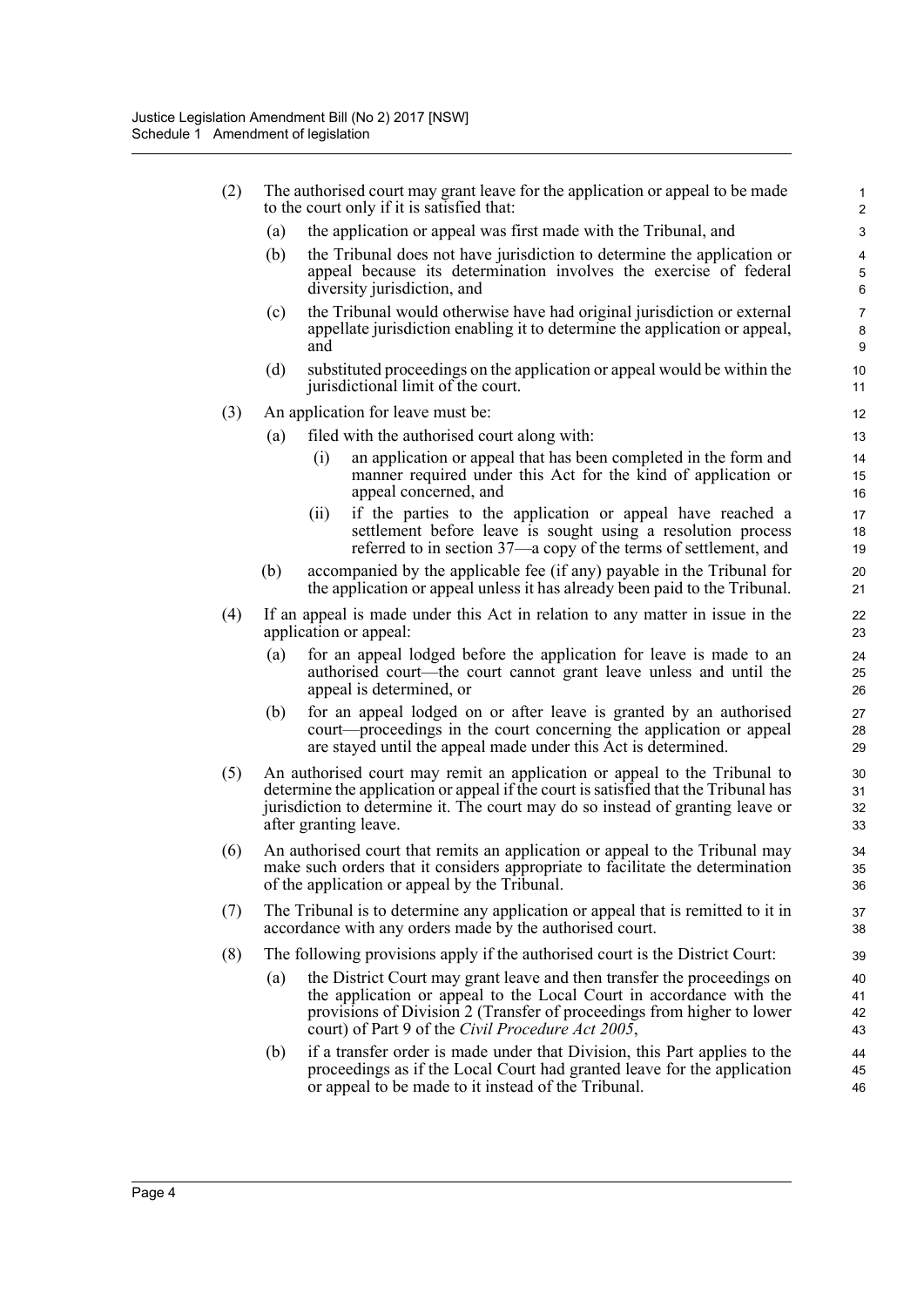### **34C Proceedings after leave granted**

#### (1) **Proceedings taken to be commenced if leave granted**

If an authorised court grants leave for an original application or external appeal to be made to it instead of the Tribunal:

- (a) proceedings for the determination of the application or appeal (*substituted proceedings*) are taken to have been commenced in the authorised court on the day on which the application or appeal was first made to the Tribunal, and
- (b) the court may make such orders (including in relation to the Tribunal) as it considers appropriate to facilitate its determination of the application or appeal.
- (2) Subsection (1) applies despite any limitation period under the *Limitation Act 1969* or any enabling legislation that applies to the application or appeal concerned provided it was first lodged with the Tribunal before the expiry of the period.

#### (3) **Jurisdiction and functions of authorised court**

The authorised court has, and may exercise, all of the jurisdiction and functions in relation to the substituted proceedings that the Tribunal would have had if it could exercise federal diversity jurisdiction, including jurisdiction and functions conferred or imposed on the Tribunal by or under this Act or enabling legislation.

#### (4) **Modifications to certain functions**

Despite subsections  $(1)$ – $(3)$ , the following provisions apply in relation to substituted proceedings:

- (a) the authorised court is to be constituted as provided by its relevant courts legislation instead of as provided by this Act or enabling legislation,
- (b) a party to the substituted proceedings is not required to pay any fees in relation to the commencement of the proceedings in the authorised court other than the fees referred to in section 34B (3) (b) unless the authorised court determines that additional fees are payable under its relevant courts legislation because of a substantial alteration in the nature of the claims in the proceedings,
- (c) the legislation applicable to appeals against decisions of the authorised court apply to decisions of the court in the substituted proceedings instead of Divisions 2 and 3 of Part 6,
- (d) if the authorised court is the District Court—the practice and procedure applicable in the District Court under its relevant courts legislation (and any laws applicable in relation to contempt of court) apply to the substituted proceedings instead of Parts 4 and 5, any enabling legislation, the procedural rules and practice directions,
- (e) if the authorised court is the Local Court—the practice and procedure applicable in the Local Court under its relevant courts legislation applies to the substituted proceedings instead of Part 4, any enabling legislation, the procedural rules and practice directions, except that:
	- (i) the rules of evidence are to be applied to the proceedings if they would have been required to be applied if the proceedings were before the Tribunal, but the Local Court may, if it decides that it is appropriate to do so in the circumstances, not apply the rules of 46 47 48 49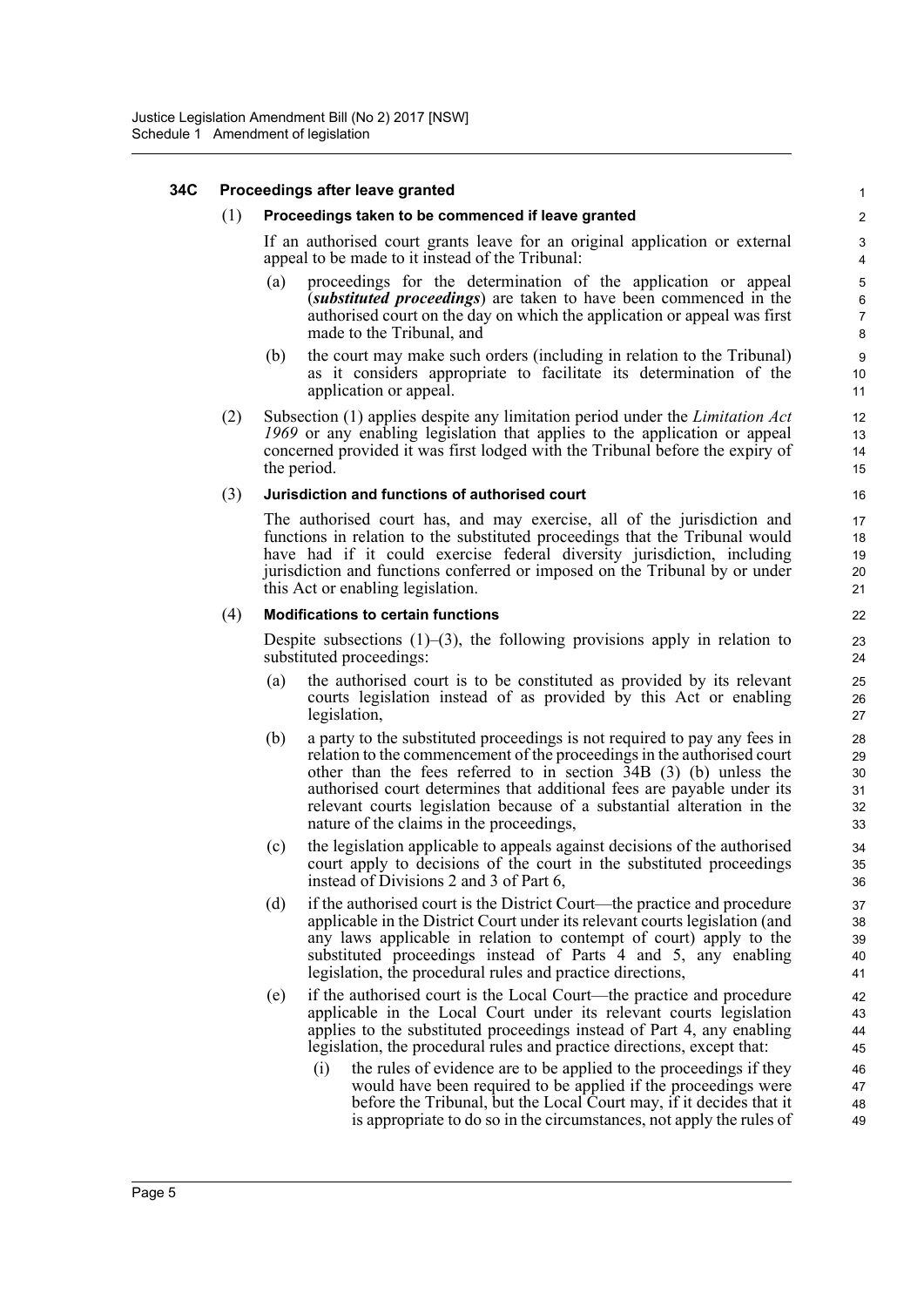evidence if they were not required to be applied by the Tribunal, and

- (ii) a person who is not an Australian legal practitioner can, with the leave of the Local Court, represent a party to the proceedings, but only in the circumstances that the Tribunal would have been permitted to allow it if the proceedings were before the Tribunal, and
- (iii) a person who could have been made a party to, or intervened in, the proceedings if the proceedings were before the Tribunal can, with the leave of the Local Court, also be made a party or intervene, and
- (iv) the Local Court may award costs in the proceedings only in the circumstances that the Tribunal would have been permitted to award them (and the costs are to be assessed in the same way as they would have been) if the proceedings were before the Tribunal,
- (f) the authorised court may make orders giving effect to any settlement reached by the parties even if that settlement was reached before the substituted proceedings commenced,
- (g) the power of the authorised court to make orders as to costs in relation to the substituted proceedings includes a power to make orders with respect to:
	- (i) the application for, and the granting of, leave for the application or appeal to which the substituted proceedings relate to be made to the court, and
	- (ii) any step taken in the Tribunal before leave was granted,
- (h) any other modifications (including to the provisions of this Act or other legislation) as may be prescribed by the regulations for substituted proceedings of the kind concerned.
- (5) The Minister is not to recommend the making of a regulation for the purposes of subsection (4) (h) unless the Minister certifies that:
	- (a) if the proposed amendments affect the exercise of jurisdiction or functions by the Tribunal—the President has agreed to the amendments, and
	- (b) if the proposed amendments affect the exercise of jurisdiction or functions by the District Court—the Chief Judge of the District Court has agreed to the amendments, and
	- (c) if the proposed amendments affect the exercise of jurisdiction or functions by the Local Court—the Chief Magistrate of the Local Court has agreed to the amendments.

### (6) **References to Tribunal in legislation**

To avoid doubt (but subject to the regulations):

- (a) any reference to the Tribunal in a provision of legislation that confers or imposes a function on the Tribunal is to be read as including a reference to an authorised court if the function is conferred or imposed on the court because of the operation of this section, and
- (b) any reference to proceedings in the Tribunal in a provision of the kind referred to in paragraph (a) is to be read as including a reference to proceedings in the authorised court.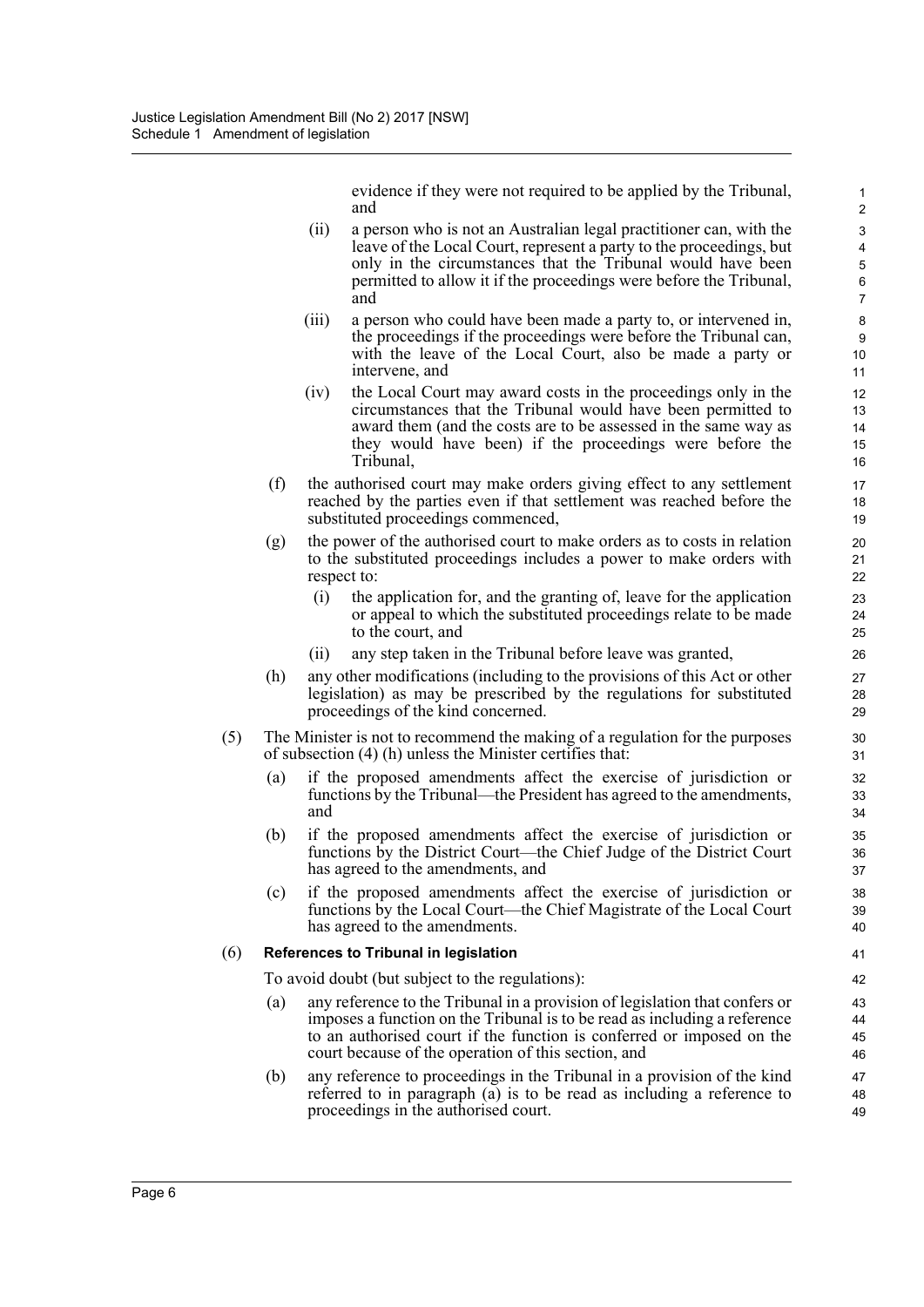|     |     | (7)                   | <b>Definitions</b>                                                                                                                                                                                                                                                                                                                                                          | 1                          |
|-----|-----|-----------------------|-----------------------------------------------------------------------------------------------------------------------------------------------------------------------------------------------------------------------------------------------------------------------------------------------------------------------------------------------------------------------------|----------------------------|
|     |     |                       | In this section:                                                                                                                                                                                                                                                                                                                                                            | 2                          |
|     |     |                       | <i>modification</i> includes addition, exception, omission or substitution.                                                                                                                                                                                                                                                                                                 | 3                          |
|     |     |                       | relevant courts legislation means:                                                                                                                                                                                                                                                                                                                                          | 4                          |
|     |     |                       | for the District Court—the District Court Act 1973 and the rules of court<br>(a)<br>under that Act, and                                                                                                                                                                                                                                                                     | 5<br>6                     |
|     |     |                       | for the Local Court—the <i>Local Court Act 2007</i> and the rules of court<br>(b)<br>under that Act,                                                                                                                                                                                                                                                                        | $\overline{7}$<br>8        |
|     |     |                       | and includes the Civil Procedure Act 2005 and the regulations and uniform<br>rules under that Act in their application to the Court concerned.                                                                                                                                                                                                                              | 9<br>10                    |
|     | 34D |                       | Relationship of Part to this Act and other laws                                                                                                                                                                                                                                                                                                                             | 11                         |
|     |     | (1)                   | The provisions of this Part prevail to the extent of any inconsistency between<br>those provisions and any other provisions of this Act or other legislation.                                                                                                                                                                                                               | 12<br>13                   |
|     |     | (2)                   | To avoid doubt, subsection (1) applies despite anything in a Division Schedule<br>for a Division of the Tribunal.                                                                                                                                                                                                                                                           | 14<br>15                   |
| [4] |     |                       | Section 81 Determination of internal appeals                                                                                                                                                                                                                                                                                                                                | 16                         |
|     |     |                       | Insert "confirming, affirming or" after "when" in section 81 (2).                                                                                                                                                                                                                                                                                                           | 17                         |
| [5] |     | <b>Section 81 (2)</b> |                                                                                                                                                                                                                                                                                                                                                                             | 18                         |
|     |     |                       | Insert "and may exercise such functions on grounds other than those relied upon at first<br>instance" after "under appeal".                                                                                                                                                                                                                                                 | 19<br>20                   |
| [6] |     |                       | <b>Schedule 6 Guardianship Division</b>                                                                                                                                                                                                                                                                                                                                     | 21                         |
|     |     |                       | Omit clause 4 (3). Insert instead:                                                                                                                                                                                                                                                                                                                                          | 22                         |
|     |     | (3)                   | When the Tribunal is constituted by 2 members, each member must:                                                                                                                                                                                                                                                                                                            | 23                         |
|     |     |                       | be an Australian lawyer or have a qualification referred to in<br>(a)<br>subclause $(1)$ (b) or (c), and                                                                                                                                                                                                                                                                    | 24<br>25                   |
|     |     |                       | not have the same qualification (including that of an Australian lawyer)<br>(b)<br>as the other member.                                                                                                                                                                                                                                                                     | 26<br>27                   |
| 1.3 |     |                       | Civil Procedure Act 2005 No 28                                                                                                                                                                                                                                                                                                                                              | 28                         |
| [1] |     |                       | Section 106 Judgments for payment of money                                                                                                                                                                                                                                                                                                                                  | 29                         |
|     |     |                       | Omit section 106 (3). Insert instead:                                                                                                                                                                                                                                                                                                                                       | 30                         |
|     |     | (3)                   | The power conferred on the Sheriff by subsection $(2)$ (a) may not be exercised<br>in relation to any property referred to in section 116 (2) of the <i>Bankruptcy Act</i><br>1966 of the Commonwealth. For that purpose, a reference in section $116(2)$<br>of that Act to the property of the bankrupt is taken to be a reference to the<br>goods of the judgment debtor. | 31<br>32<br>33<br>34<br>35 |
| [2] |     |                       | <b>Section 106 (4A)</b>                                                                                                                                                                                                                                                                                                                                                     | 36                         |
|     |     |                       | Insert after section $106(4)$ :                                                                                                                                                                                                                                                                                                                                             | 37                         |
|     |     | (4A)                  | The power conferred on the Sheriff by subsection $(2)$ (a) may not be exercised<br>if, in the opinion of the Sheriff, the cost of the seizure, storage or sale of the<br>goods would likely exceed the sale price of the goods.                                                                                                                                             | 38<br>39<br>40             |
|     |     |                       |                                                                                                                                                                                                                                                                                                                                                                             |                            |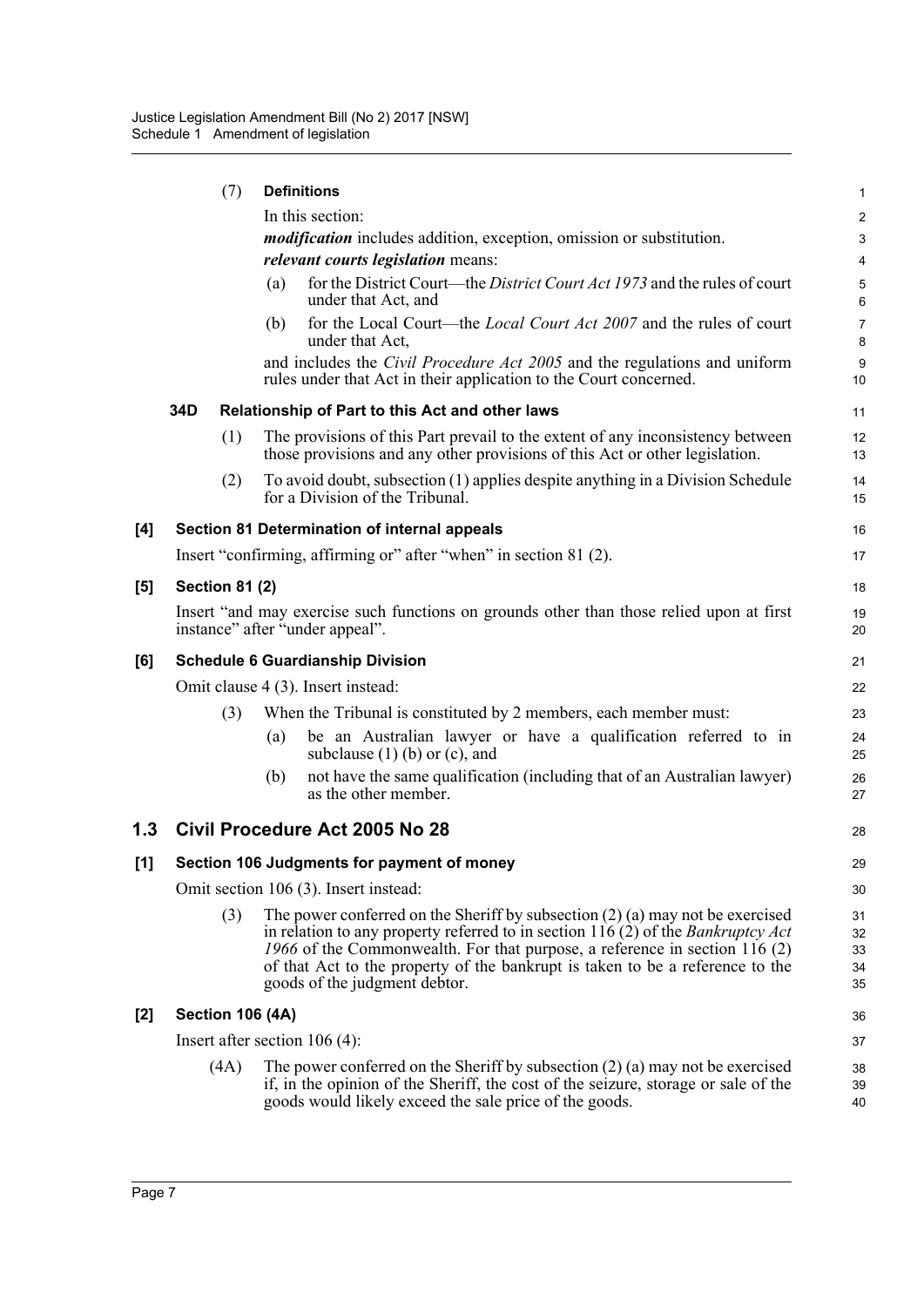| [3] |      | <b>Section 115A</b> |                           |                                                                                                                                                                                                                                                                                                                          | $\mathbf{1}$               |
|-----|------|---------------------|---------------------------|--------------------------------------------------------------------------------------------------------------------------------------------------------------------------------------------------------------------------------------------------------------------------------------------------------------------------|----------------------------|
|     |      |                     | Insert after section 115: |                                                                                                                                                                                                                                                                                                                          | $\overline{c}$             |
|     | 115A |                     | Notice of writ            |                                                                                                                                                                                                                                                                                                                          | 3                          |
|     |      | (1)                 |                           | The Sheriff is to notify the judgment debtor of any writ for the levy of property<br>before that writ is enforced against the judgment debtor.                                                                                                                                                                           | 4<br>5                     |
|     |      | (2)                 | writ.                     | A failure to give notice under this section does not affect the validity of any<br>agreement for sale or other transaction entered into under the authority of the                                                                                                                                                       | 6<br>$\overline{7}$<br>8   |
| [4] |      | <b>Section 118A</b> |                           |                                                                                                                                                                                                                                                                                                                          | 9                          |
|     |      |                     | Insert after section 118: |                                                                                                                                                                                                                                                                                                                          | 10                         |
|     | 118A |                     |                           | Minimum account balance of judgment debtor                                                                                                                                                                                                                                                                               | 11                         |
|     |      | (1)                 |                           | The amounts attached under one or more garnishee orders must not, in total,<br>reduce the amount of the aggregate debt that is due and accruing from the<br>garnishee to the judgment debtor to less than \$447.70.                                                                                                      | 12<br>13<br>14             |
|     |      | (2)                 |                           | The amount of $$447.70$ referred to in subsection (1) is taken to be an<br><i>adjustable amount</i> for the purposes of Division 6 of Part 3 of the <i>Workers</i><br>Compensation Act 1987.                                                                                                                             | 15<br>16<br>17             |
| [5] |      | <b>Section 124A</b> |                           |                                                                                                                                                                                                                                                                                                                          | 18                         |
|     |      |                     | Insert after section 124: |                                                                                                                                                                                                                                                                                                                          | 19                         |
|     | 124A |                     |                           | Variation, suspension or repayment of payments under garnishee orders                                                                                                                                                                                                                                                    | 20                         |
|     |      |                     | SO.                       | The court may, at any time on the application by a judgment debtor, vary or<br>suspend the making of payments by the judgment debtor under a garnishee<br>order, or order the total amount paid by the judgment debtor under the<br>garnishee order to be repaid, if the court is satisfied that it is appropriate to do | 21<br>22<br>23<br>24<br>25 |
| [6] |      |                     |                           | <b>Schedule 1 Application of Act</b>                                                                                                                                                                                                                                                                                     | 26                         |
|     |      |                     |                           | Insert in Column 2 after the matter relating to civil proceedings under the <i>Property</i><br>(Relationships) Act 1984 in the Local Court:                                                                                                                                                                              | 27<br>28                   |
|     |      |                     |                           | All civil proceedings that are substituted proceedings within the meaning of<br>Part 3A of the Civil and Administrative Tribunal Act 2013                                                                                                                                                                                | 29<br>30                   |
|     |      |                     |                           | Note. Section 34C of the Civil and Administrative Tribunal Act 2013 modifies the<br>application of this Act. Those modifications prevail because of section 34D of that Act.                                                                                                                                             | 31<br>32                   |
| 1.4 |      |                     |                           | Crimes Act 1900 No 40                                                                                                                                                                                                                                                                                                    | 33                         |
|     |      |                     |                           | Section 60AA Meaning of "law enforcement officer"                                                                                                                                                                                                                                                                        | 34                         |
|     |      |                     |                           | Insert at the end of paragraph (p) of the definition of law enforcement officer:                                                                                                                                                                                                                                         | 35                         |
|     |      |                     |                           | , or                                                                                                                                                                                                                                                                                                                     | 36                         |
|     |      |                     | (q)                       | an officer of an approved charitable organisation, within the meaning of<br>the Prevention of Cruelty to Animals Act 1979, who performs<br>investigation, confiscation or other law enforcement functions.                                                                                                               | 37<br>38<br>39             |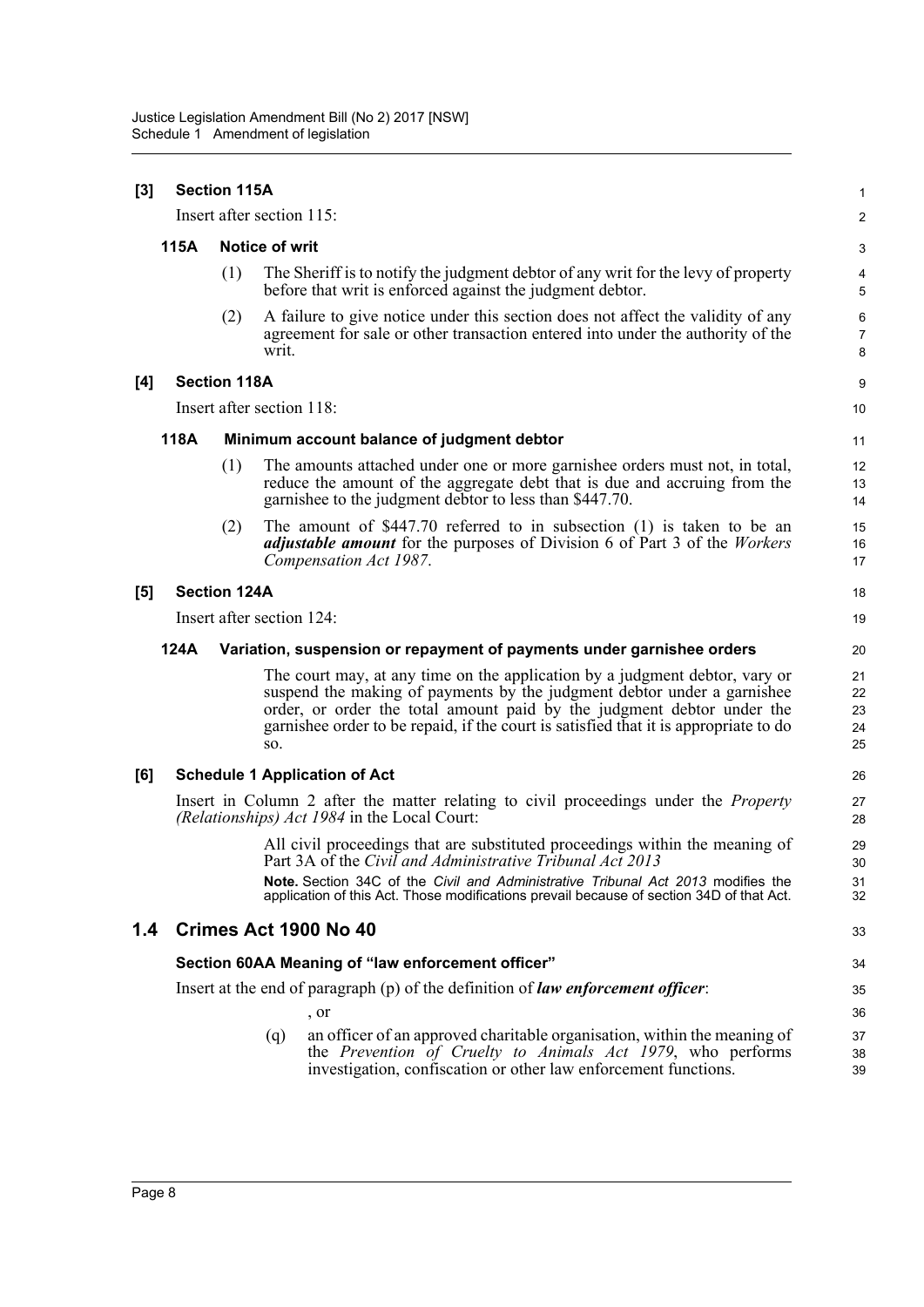| 1.5   |                         | Crimes (Appeal and Review) Act 2001 No 120                                                                                                                                                                                                                                                                | 1                |
|-------|-------------------------|-----------------------------------------------------------------------------------------------------------------------------------------------------------------------------------------------------------------------------------------------------------------------------------------------------------|------------------|
| [1]   | <b>Section 4A</b>       |                                                                                                                                                                                                                                                                                                           | $\overline{c}$   |
|       | Insert after section 4: |                                                                                                                                                                                                                                                                                                           | 3                |
|       | <b>4A</b>               | Annulment of conviction or sentence on motion by Local Court                                                                                                                                                                                                                                              | 4                |
|       |                         | Without limiting section 4, the Local Court may, on its own motion in the<br>interest of justice, decide to annul a conviction or sentence made or imposed<br>by the Court if the defendant was not in appearance in proceedings before the<br>Court when the conviction or sentence was made or imposed. | 5<br>6<br>7<br>8 |
| $[2]$ |                         | Section 9 Procedure after decision on annulment of conviction or sentence                                                                                                                                                                                                                                 | 9                |
|       |                         | Insert "or of its decision under section 4A" after "annulment" in section 9 (1).                                                                                                                                                                                                                          | 10               |
| [3]   |                         | Section 10A Part applies to findings of guilt                                                                                                                                                                                                                                                             | 11               |
|       | section $10A(1)$ .      | Insert ", or a decision of the Local Court under section 4A," after "under this Part" in                                                                                                                                                                                                                  | 12<br>13         |
| [4]   | Section 10A (1)         |                                                                                                                                                                                                                                                                                                           | 14               |
|       |                         | Insert "or decision" after "such application".                                                                                                                                                                                                                                                            | 15               |
| 1.6   |                         | Crimes (Domestic and Personal Violence) Act 2007 No 80                                                                                                                                                                                                                                                    | 16               |
| [1]   |                         | <b>Section 3 Definitions</b>                                                                                                                                                                                                                                                                              | 17               |
|       |                         | Insert in alphabetical order in section $3(1)$ :<br>non-local domestic violence order means a non-local DVO within the<br>meaning of Part 13B.                                                                                                                                                            | 18<br>19<br>20   |
| $[2]$ |                         | <b>Section 57 Time for hearing</b>                                                                                                                                                                                                                                                                        | 21               |
|       | section $57(3)$ .       | Insert "or at any subsequent mention of the proceedings" after "first return date" in                                                                                                                                                                                                                     | 22<br>23         |
| $[3]$ | <b>Section 57 (3)</b>   |                                                                                                                                                                                                                                                                                                           | 24               |
|       | Omit "that day".        |                                                                                                                                                                                                                                                                                                           | 25               |
|       |                         | Insert instead "the first or subsequent day on which the matter is listed for mention".                                                                                                                                                                                                                   | 26               |
| [4]   | <b>Section 57 (4)</b>   |                                                                                                                                                                                                                                                                                                           | 27               |
|       |                         | Insert after section $57(3)$ :                                                                                                                                                                                                                                                                            | 28               |
|       | (4)                     | The court may not proceed to hear and determine the matter unless it is<br>satisfied that the defendant had reasonable notice of the first return date or the<br>date, time and place of the hearing.                                                                                                     | 29<br>30<br>31   |
| [5]   |                         | Section 75 Variation may be made on guilty plea or guilt finding for certain offences                                                                                                                                                                                                                     | 32               |
|       |                         | Omit "an offence against section 13 or a domestic violence offence" from section 75 (1).                                                                                                                                                                                                                  | 33               |
|       |                         | Insert instead "a serious offence".                                                                                                                                                                                                                                                                       | 34               |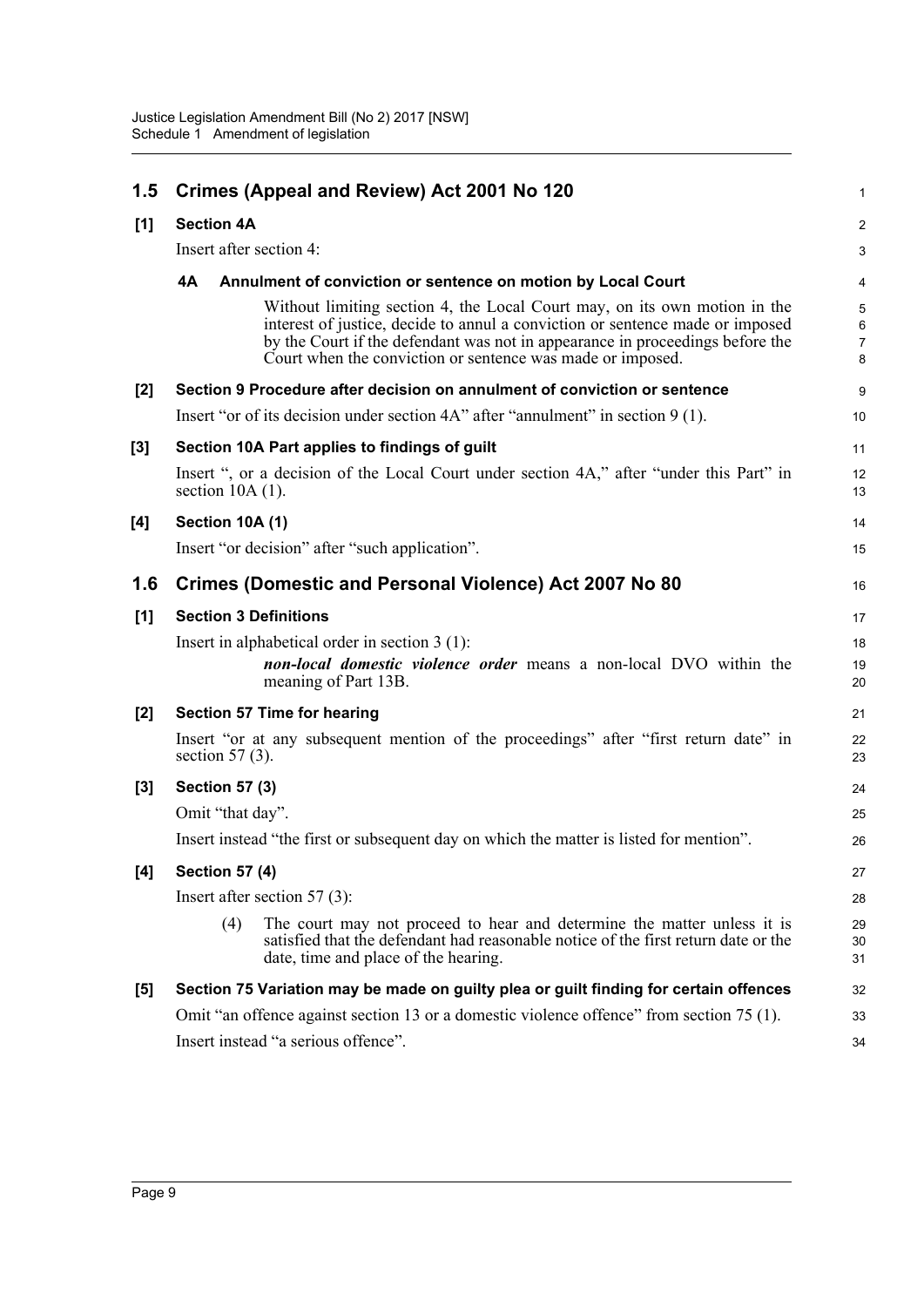#### **[6] Section 75 (2)** Omit the subsection. Insert instead: (2) In this section: *court* includes the District Court. *serious offence* has the same meaning as in section 40. **[7] Section 84 Review and appeal provisions concerning making etc of apprehended violence orders** Insert at the end of section 84 (2) (d): , or (e) by a party to a non-local domestic violence order against the variation or revocation of the order by the Local Court or the Children's Court or against a refusal by the Local Court or the Children's Court to vary or revoke the order. **[8] Section 89B** Insert after section 89A: **89B Detention of defendant where recognised domestic violence order may be in force** (1) A police officer who has grounds to make an application for a provisional order against a person may, for the purposes of ascertaining whether there is already a non-local domestic violence order in force against the person or obtaining a copy of any such order (or both), give any of the following directions to the person: (a) that the person remain at the scene where the relevant incident occurred, (b) in a case where the person has left the scene of that incident—that the person remain at another place where the police officer locates the person, (c) that the person go to and remain at another place that has been agreed to by the person, (d) that the person go to and remain at a specified police station, (e) that the person accompany a police officer to a police station and remain at the police station, (f) that the person accompany a police officer to another place that has been agreed to by the person, or to another place (whether or not agreed to by the person) for the purpose of receiving medical attention, and remain at that other place. (2) If a person refuses or fails to comply with a direction under this section, the police officer who gave the direction or another police officer may detain the person at the scene of the relevant incident or other place, or detain the person and take the person to a police station. (3) If a direction is given under subsection (1) (e) or (f), the police officer may detain the person in the vehicle in which the person accompanies the police officer to the police station or other place for so long as is necessary to transport the person to the police station or other place. (4) In considering whether to detain a person under subsection (3), a police officer may have regard to the following matters: 1  $\mathfrak{p}$ 3 4 5 6 7 8 9 10 11 12 13 14 15 16 17 18 19  $20$ 21 22 23 24 25 26 27 28 29 30 31 32 33 34 35 36 37 38 39 40 41 42 43 44 45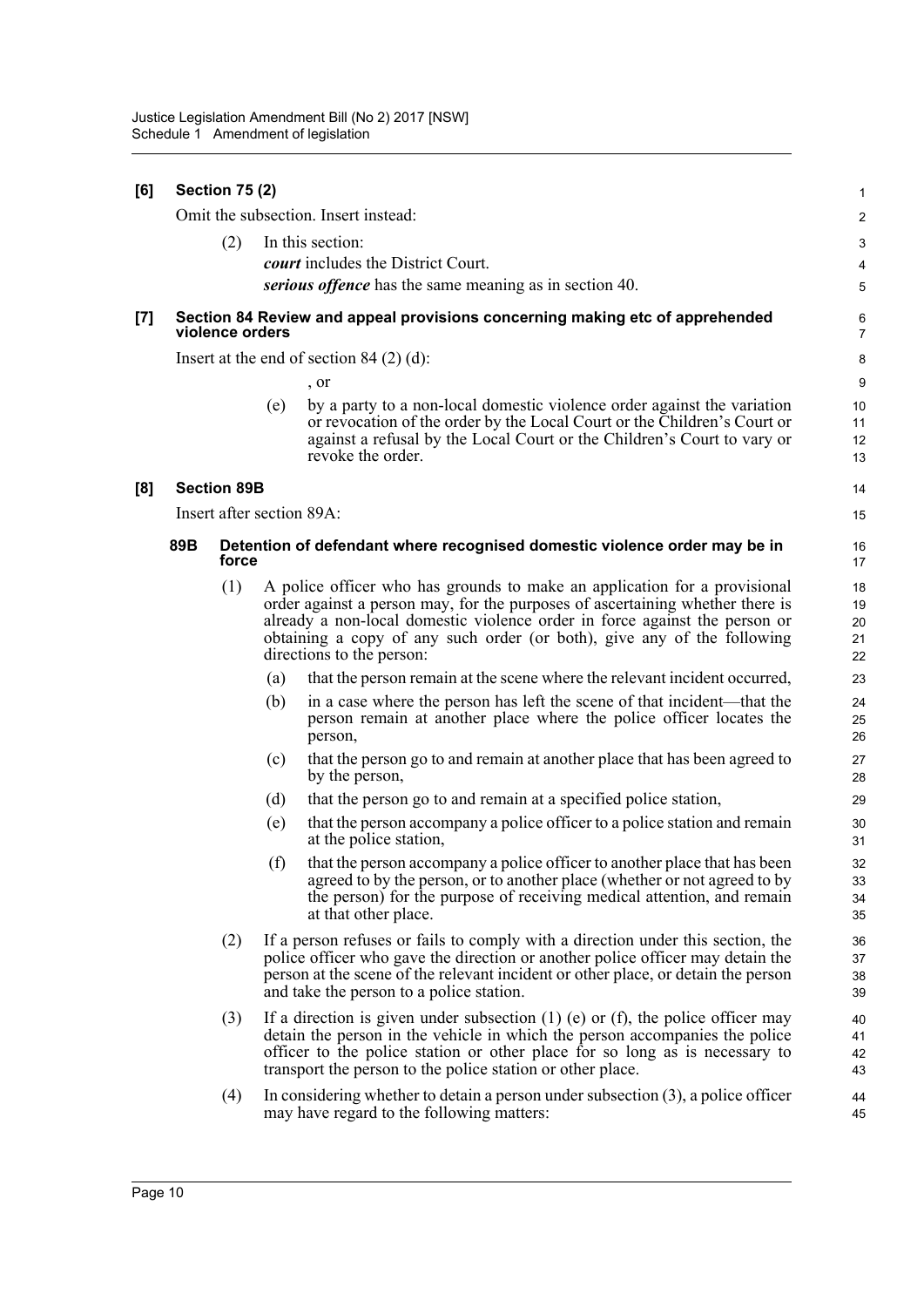|        | the need to ensure the safety of the person who would be protected by<br>(a)<br>the provisional order, including the need to:                                                                                                                                                                                                                                                                                            | $\mathbf{1}$<br>$\overline{c}$ |
|--------|--------------------------------------------------------------------------------------------------------------------------------------------------------------------------------------------------------------------------------------------------------------------------------------------------------------------------------------------------------------------------------------------------------------------------|--------------------------------|
|        | remove the defendant from the scene of the relevant incident, and<br>(i)                                                                                                                                                                                                                                                                                                                                                 | $\ensuremath{\mathsf{3}}$      |
|        | (ii)<br>prevent substantial damage to property,                                                                                                                                                                                                                                                                                                                                                                          | 4                              |
|        | the circumstances of the defendant,<br>(b)                                                                                                                                                                                                                                                                                                                                                                               | $\mathbf 5$                    |
|        | (c)<br>any other relevant matter.                                                                                                                                                                                                                                                                                                                                                                                        | 6                              |
| [9]    | Section 90 Detention of defendant for service of order or variation                                                                                                                                                                                                                                                                                                                                                      | 7                              |
|        | Insert after section $90(1)$ :                                                                                                                                                                                                                                                                                                                                                                                           | 8                              |
|        | (1A)<br>A police officer who reasonably suspects that a person is a defendant under a<br>non-local domestic violence order may direct the person to remain where the<br>person is for the purpose only of serving on the person a copy of the order, or<br>a variation of the order, if the law of the jurisdiction in which the order or<br>variation was made requires the order or variation to be served personally. | 9<br>10<br>11<br>12<br>13      |
| $[10]$ | Section 90A Period for which person may be directed to remain or be detained                                                                                                                                                                                                                                                                                                                                             | 14                             |
|        | Insert after section $90A(1)(a)$ :                                                                                                                                                                                                                                                                                                                                                                                       | 15                             |
|        | in the case of a direction under section 89B—a police officer to<br>$\left( a1\right)$                                                                                                                                                                                                                                                                                                                                   | 16                             |
|        | ascertain whether a non-local domestic violence order is in force against<br>the person or to obtain a copy of any such order (or both), or                                                                                                                                                                                                                                                                              | 17<br>18                       |
| $[11]$ | <b>Section 90A (1) (b)</b>                                                                                                                                                                                                                                                                                                                                                                                               | 19                             |
|        | Insert "(or the non-local domestic violence order)" after "apprehended violence order".                                                                                                                                                                                                                                                                                                                                  | 20                             |
| $[12]$ | Section 90A (2) (a) (ia)                                                                                                                                                                                                                                                                                                                                                                                                 | 21                             |
|        | Insert after section 90A $(2)$ $(a)$ $(i)$ :                                                                                                                                                                                                                                                                                                                                                                             | 22                             |
|        | in the case of detention under section 89B—a police officer to<br>(ia)<br>ascertain whether a non-local domestic violence order is in force<br>against the person or to obtain a copy of any such order (or both),<br><sub>or</sub>                                                                                                                                                                                      | 23<br>24<br>25<br>26           |
| $[13]$ | Section 90A (2) (a) (ii)                                                                                                                                                                                                                                                                                                                                                                                                 | 27                             |
|        | Insert "(or the non-local domestic violence order)" after "apprehended violence order".                                                                                                                                                                                                                                                                                                                                  | 28                             |
| 1.7    | <b>Crimes (Domestic and Personal Violence) Amendment (National</b><br>Domestic Violence Orders Recognition) Act 2016 No 9                                                                                                                                                                                                                                                                                                | 29<br>30                       |
| [1]    | Schedule 1 Amendment of Crimes (Domestic and Personal Violence) Act 2007 No 80                                                                                                                                                                                                                                                                                                                                           | 31                             |
|        | Omit Schedule 1 [1] and [2].                                                                                                                                                                                                                                                                                                                                                                                             | 32                             |
| $[2]$  | Schedule 1 [9], proposed section 98S, definition of "interim DVO"                                                                                                                                                                                                                                                                                                                                                        | 33                             |
|        | Omit paragraph (b).                                                                                                                                                                                                                                                                                                                                                                                                      | 34                             |
| $[3]$  | Schedule 1 [9], proposed section 98U (1) (a)                                                                                                                                                                                                                                                                                                                                                                             | 35                             |
|        | Omit the paragraph. Insert instead:                                                                                                                                                                                                                                                                                                                                                                                      | 36                             |
|        | a family violence order under the <i>Family Violence Act 2016</i> of the<br>(a)<br>Australian Capital Territory,                                                                                                                                                                                                                                                                                                         | 37<br>38                       |
|        |                                                                                                                                                                                                                                                                                                                                                                                                                          |                                |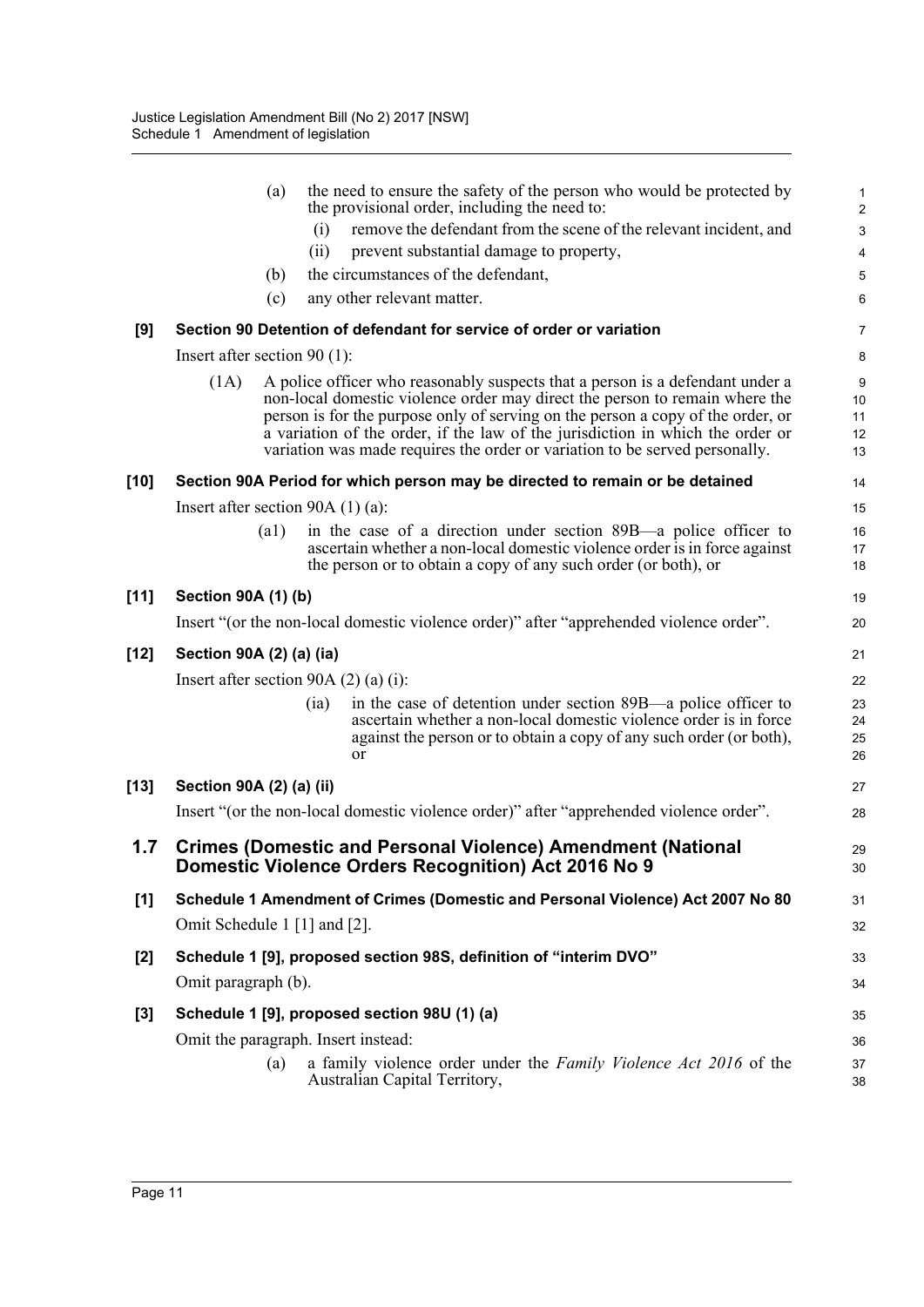| [4]    |                                                                      |                      |     | Schedule 1 [9], proposed section 98U (1) (c)                                                                                                                                                                                          | 1              |  |  |  |
|--------|----------------------------------------------------------------------|----------------------|-----|---------------------------------------------------------------------------------------------------------------------------------------------------------------------------------------------------------------------------------------|----------------|--|--|--|
|        |                                                                      |                      |     | Omit "or police protection notice".                                                                                                                                                                                                   | $\overline{a}$ |  |  |  |
|        |                                                                      |                      |     | Insert instead ", police protection notice or release conditions".                                                                                                                                                                    | 3              |  |  |  |
| $[5]$  |                                                                      |                      |     | Schedule 1 [9], proposed section 98U (1) (g) (i)                                                                                                                                                                                      | 4              |  |  |  |
|        | Insert "made before 1 July 2017" after "violence restraining order". |                      |     |                                                                                                                                                                                                                                       |                |  |  |  |
| [6]    |                                                                      |                      |     | Schedule 1 [9], proposed section 98U (1) (g) (ii)                                                                                                                                                                                     | 6              |  |  |  |
|        |                                                                      |                      |     | Omit the subparagraph. Insert instead:                                                                                                                                                                                                | 7              |  |  |  |
|        |                                                                      |                      |     | a family violence restraining order,<br>(i)                                                                                                                                                                                           | 8              |  |  |  |
| $[7]$  |                                                                      |                      |     | Schedule 1 [9], proposed section 98V (b)                                                                                                                                                                                              | 9              |  |  |  |
|        |                                                                      |                      |     | Omit the paragraph. Insert instead:                                                                                                                                                                                                   | 10             |  |  |  |
|        |                                                                      |                      | (b) | a registered foreign order under Part 9 of the Family Violence Act 2016<br>of the Australian Capital Territory, or                                                                                                                    | 11<br>12       |  |  |  |
| [8]    |                                                                      |                      |     | Schedule 1 [9], proposed section 98V (d)                                                                                                                                                                                              | 13             |  |  |  |
|        |                                                                      |                      |     | Omit "interstate". Insert instead "foreign".                                                                                                                                                                                          | 14             |  |  |  |
| [9]    |                                                                      |                      |     | Schedule 1 [9], proposed section 98V (e)                                                                                                                                                                                              | 15             |  |  |  |
|        |                                                                      |                      |     | Insert "(other than an order declared under the regulations made under that Act not to be a<br>foreign intervention order)" after "South Australia".                                                                                  | 16<br>17       |  |  |  |
| [10]   |                                                                      |                      |     | Schedule 1 [9], proposed section 98W (1)                                                                                                                                                                                              | 18             |  |  |  |
|        |                                                                      |                      |     | Omit "it is reasonable to suspect that the defendant will, without intervention, commit".                                                                                                                                             | 19             |  |  |  |
|        |                                                                      | commit,".            |     | Insert instead "the defendant has committed, or because it is feared the defendant will                                                                                                                                               | 20<br>21       |  |  |  |
| $[11]$ |                                                                      |                      |     | Schedule 1 [9], proposed section 98ZB (7A)                                                                                                                                                                                            | 22             |  |  |  |
|        |                                                                      |                      |     | Insert after proposed section 98ZB (7):                                                                                                                                                                                               | 23             |  |  |  |
|        |                                                                      | (7A)                 |     | A provisional order made under this Act by an authorised officer does not<br>supersede a comparable DVO made by a court (of any jurisdiction).                                                                                        | 24<br>25       |  |  |  |
| $[12]$ |                                                                      |                      |     | Schedule 1 [9], proposed section 98ZC (2)                                                                                                                                                                                             | 26             |  |  |  |
|        |                                                                      | Omit the subsection. |     |                                                                                                                                                                                                                                       | 27             |  |  |  |
| $[13]$ |                                                                      |                      |     | Schedule 1 [9], proposed section 98ZTA                                                                                                                                                                                                | 28             |  |  |  |
|        |                                                                      |                      |     | Insert after proposed section 98ZT:                                                                                                                                                                                                   | 29             |  |  |  |
|        | 98ZTA                                                                |                      |     | Protection from liability where local DVO varied or revoked outside NSW                                                                                                                                                               | 30             |  |  |  |
|        |                                                                      | (1)                  |     | Anything done or omitted to be done by a police officer in relation to the<br>enforcement of a local DVO that has been revoked or varied as a result of<br>action in another jurisdiction is taken to be lawfully done or omitted if: | 31<br>32<br>33 |  |  |  |
|        |                                                                      |                      | (a) | the police officer was not aware at the time the thing was done or<br>omitted that the local DVO had been revoked or varied as a result of<br>action in another jurisdiction, and                                                     | 34<br>35<br>36 |  |  |  |
|        |                                                                      |                      | (b) | the police officer acted in good faith on the basis of the information<br>available to the police officer at the time the thing was done or omitted,<br>and                                                                           | 37<br>38<br>39 |  |  |  |
|        |                                                                      |                      |     |                                                                                                                                                                                                                                       |                |  |  |  |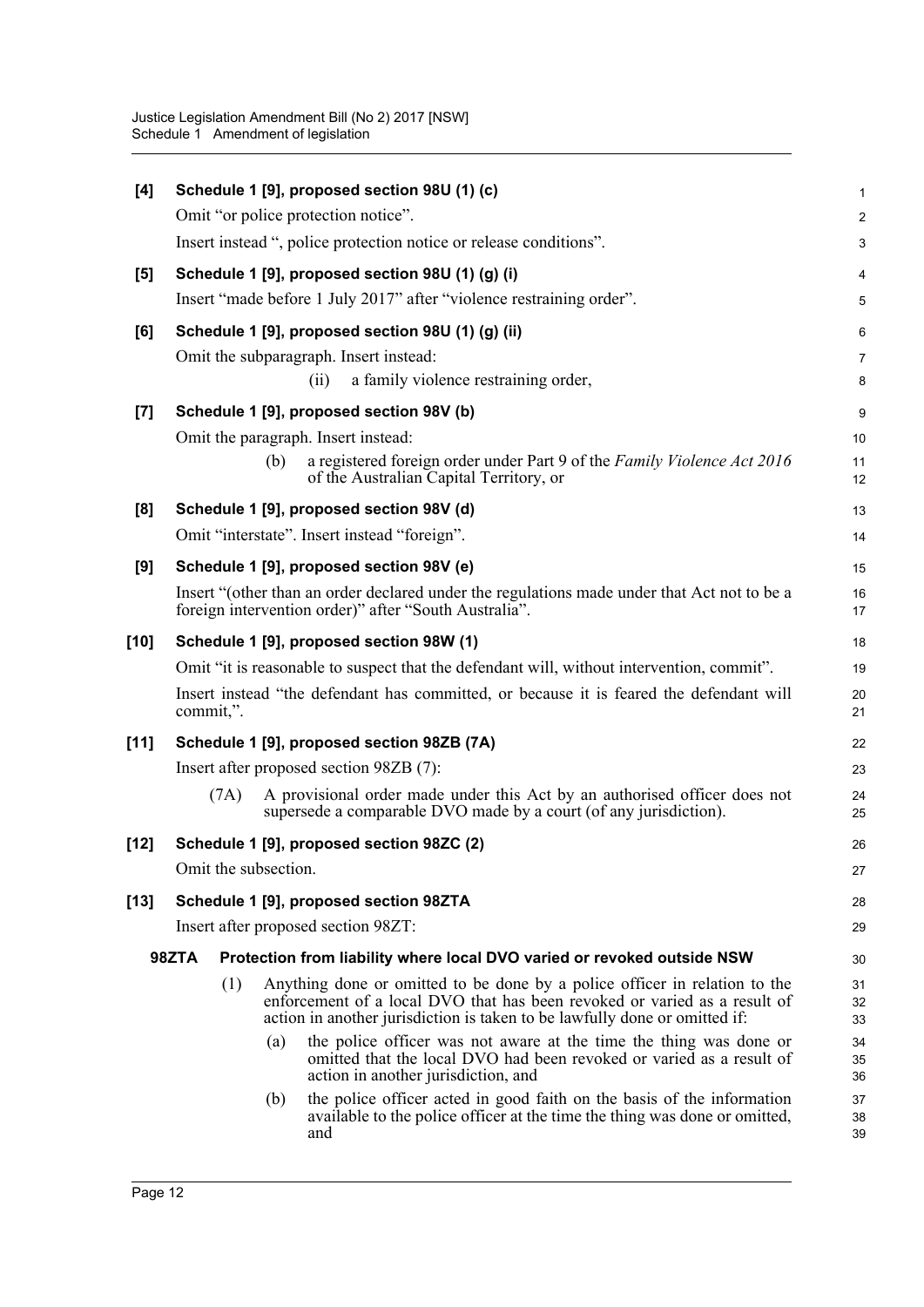|       |                                  | (c)  | the thing would have been lawfully done or omitted if the local DVO<br>had not been revoked or varied as a result of action in another<br>jurisdiction.                                                     | $\mathbf{1}$<br>$\overline{c}$<br>3 |
|-------|----------------------------------|------|-------------------------------------------------------------------------------------------------------------------------------------------------------------------------------------------------------------|-------------------------------------|
|       | (2)                              |      | For the purposes of this section, a local DVO is revoked or varied as a result<br>of action in another jurisdiction if:                                                                                     | 4<br>5                              |
|       |                                  | (a)  | the local DVO is superseded under this Part by an interstate DVO made<br>in another jurisdiction or a foreign order that is a registered foreign<br>order in another jurisdiction, or                       | $\,6\,$<br>$\overline{7}$<br>8      |
|       |                                  | (b)  | the local DVO is revoked by a court of another jurisdiction and that<br>revocation is recognised in New South Wales under this Part, or                                                                     | 9<br>10                             |
|       |                                  | (c)  | a variation to the local DVO is done in another jurisdiction and that<br>variation is a recognised variation in New South Wales under this Part.                                                            | 11<br>12                            |
| 1.8   |                                  |      | <b>Crimes (Sentencing Procedure) Act 1999 No 92</b>                                                                                                                                                         | 13                                  |
| $[1]$ |                                  |      | Section 35A Consultation with victim and police in relation to charge negotiations                                                                                                                          | 14                                  |
|       |                                  |      | Omit "the offence or offences with which the offender has been charged or committed for<br>trial" from the definition of <i>charge negotiations</i> in section $35A(1)$ .                                   | 15<br>16                            |
|       |                                  |      | Insert instead "the principal offence concerned".                                                                                                                                                           | 17                                  |
| $[2]$ | Section 35A (2)                  |      |                                                                                                                                                                                                             | 18                                  |
|       |                                  |      | Omit "specified in a list of additional charges under section 32 in relation to an offence".                                                                                                                | 19                                  |
|       |                                  |      | Insert instead "other than the principal offence".                                                                                                                                                          | 20                                  |
|       |                                  |      |                                                                                                                                                                                                             |                                     |
| 1.9   |                                  |      | <b>Criminal Procedure Act 1986 No 209</b>                                                                                                                                                                   | 21                                  |
| [1]   | <b>Section 3 Definitions</b>     |      |                                                                                                                                                                                                             | 22                                  |
|       | section $3(1)$ .                 |      | Omit "86," from paragraph (a) of the definition of <i>prescribed sexual offence</i> in                                                                                                                      | 23<br>24                            |
| $[2]$ |                                  |      | Section 3 (1), paragraph (c) of definition of "prescribed sexual offence"                                                                                                                                   | 25                                  |
|       | where firstly occurring.         |      | Insert "(including an offence under section 86 of the Crimes Act 1900)" after "an offence"                                                                                                                  | 26<br>27                            |
| $[3]$ | <b>Section 182 Written pleas</b> |      |                                                                                                                                                                                                             | 28                                  |
|       | Insert after section $182$ (2):  |      |                                                                                                                                                                                                             | 29                                  |
|       | (2A)                             |      | Despite subsection $(2)$ , a notice in writing under this section is not required to<br>be in the form prescribed by the rules if the written notice is accepted by the<br>Local Court.                     | 30<br>31<br>32                      |
|       |                                  |      | 1.10 District Court Act 1973 No 9                                                                                                                                                                           | 33                                  |
|       | <b>Section 44 Actions</b>        |      |                                                                                                                                                                                                             | 34                                  |
|       |                                  |      | Insert after section $44(1)(d1)$ :                                                                                                                                                                          | 35                                  |
|       |                                  | (d2) | any substituted proceedings within the meaning of Part 3A of the Civil<br>and Administrative Tribunal Act 2013, so long as the amount (if any)<br>claimed does not exceed the Court's jurisdictional limit, | 36<br>37<br>38                      |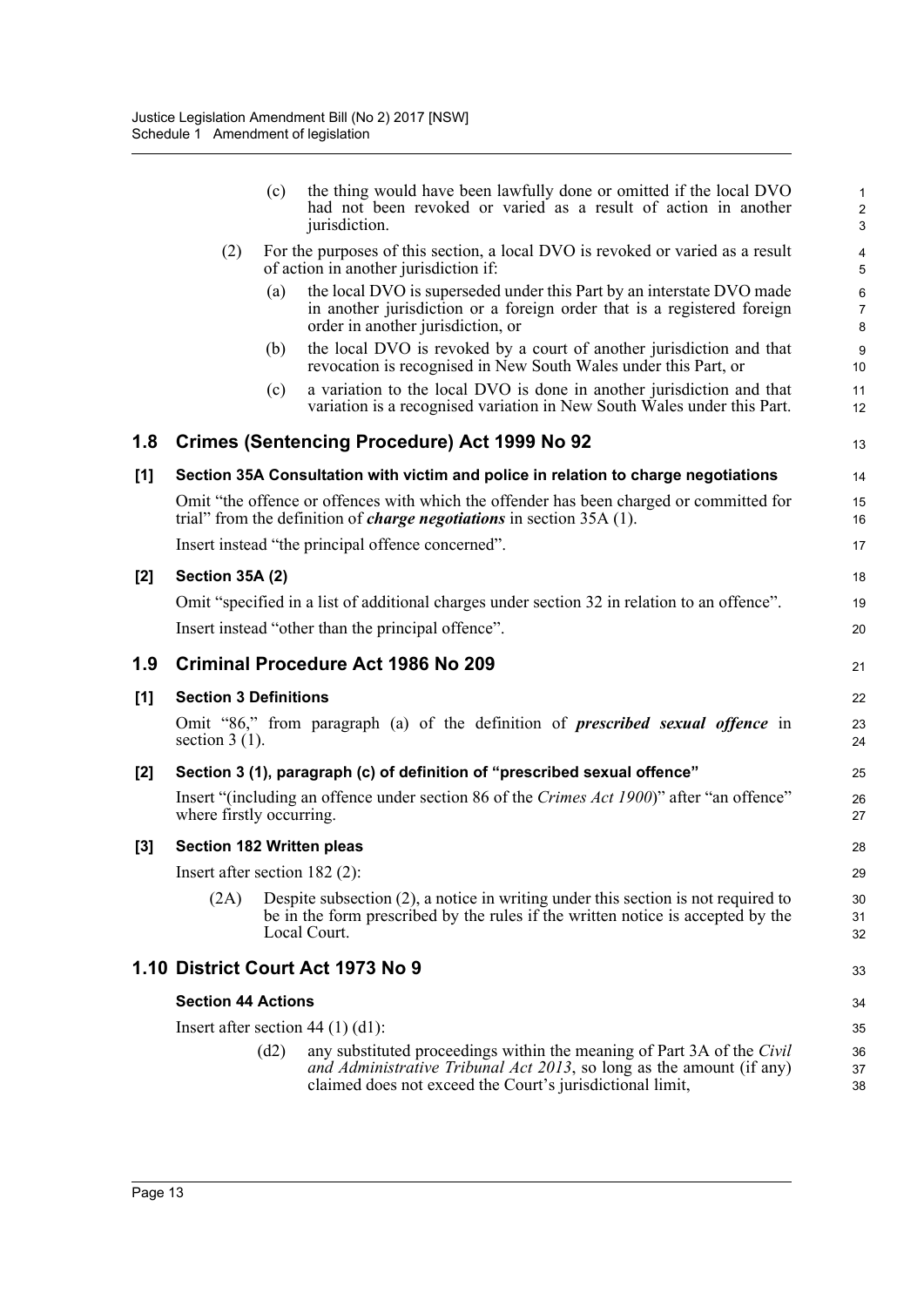|       | 1.11 Drug Misuse and Trafficking Act 1985 No 226                                                                                                                                          | 1                   |  |  |  |  |
|-------|-------------------------------------------------------------------------------------------------------------------------------------------------------------------------------------------|---------------------|--|--|--|--|
| [1]   | <b>Schedule 1</b>                                                                                                                                                                         | 2                   |  |  |  |  |
|       | Omit "Cannabis oil".                                                                                                                                                                      | 3                   |  |  |  |  |
|       | Insert instead "Cannabis oil (excluding any exception listed under the matter relating to<br>Tetrahydrocannabinol and its alkyl homologues)".                                             |                     |  |  |  |  |
| $[2]$ | <b>Schedule 1</b>                                                                                                                                                                         |                     |  |  |  |  |
|       | Insert at the end of paragraph (c) of the matter relating to Tetrahydrocannabinol and its alkyl<br>homologues:                                                                            | $\overline{7}$<br>8 |  |  |  |  |
|       | , or                                                                                                                                                                                      | 9                   |  |  |  |  |
|       | (d)<br>hemp seeds for human consumption containing 5mg/kg or less of<br>tetrahydrocannabinols where the seeds have had their hulls removed<br>and are non-viable, or                      | 10<br>11<br>12      |  |  |  |  |
|       | hemp seed oil for human consumption containing 10mg/kg or less of<br>(e)<br>tetrahydrocannabinols, or                                                                                     | 13<br>14            |  |  |  |  |
|       | beverages made from hemp seeds if the beverage contains 0.2mg/kg or<br>(f)<br>less of tetrahydrocannabinols                                                                               | 15<br>16            |  |  |  |  |
| $[3]$ | <b>Schedule 3 Savings and transitional provisions</b>                                                                                                                                     | 17                  |  |  |  |  |
|       | Insert after clause 2:                                                                                                                                                                    | 18                  |  |  |  |  |
|       | 3<br>Validation of amendments to Schedule 1                                                                                                                                               | 19                  |  |  |  |  |
|       | Any amendment made or purporting to have been made to Schedule 1 by a<br>regulation made before the commencement of this clause is taken to be, and<br>always to have been, validly made. | 20<br>21<br>22      |  |  |  |  |
|       | 1.12 Evidence (Audio and Audio Visual Links) Act 1998 No 105                                                                                                                              | 23                  |  |  |  |  |
|       | Section 5BA Accused detainee to appear physically in physical appearance<br>proceedings                                                                                                   | 24<br>25            |  |  |  |  |
|       | Insert after section 5BA $(2)$ $(c)$ :                                                                                                                                                    | 26                  |  |  |  |  |
|       | occur during any other vacation or holiday period of the court that is<br>(c1)<br>specified in the rules of court, or                                                                     | 27<br>28            |  |  |  |  |
|       | 1.13 Gaming and Liquor Administration Act 2007 No 91                                                                                                                                      | 29                  |  |  |  |  |
|       | Section 13A Review by NCAT of certain decisions of Authority                                                                                                                              | 30                  |  |  |  |  |
|       | Omit section 13A (2).                                                                                                                                                                     | 31                  |  |  |  |  |
|       | 1.14 Law Enforcement Conduct Commission Act 2016 No 61                                                                                                                                    | 32                  |  |  |  |  |
| [1]   | <b>Section 128A</b>                                                                                                                                                                       | 33                  |  |  |  |  |
|       | Insert after section 128:                                                                                                                                                                 | 34                  |  |  |  |  |
|       | 128A<br><b>Delegation</b>                                                                                                                                                                 | 35                  |  |  |  |  |
|       | Subject to any other Act, the Inspector may delegate to a member of staff of<br>the Inspector any of the Inspector's functions under this or any other Act other<br>than:                 | 36<br>37<br>38      |  |  |  |  |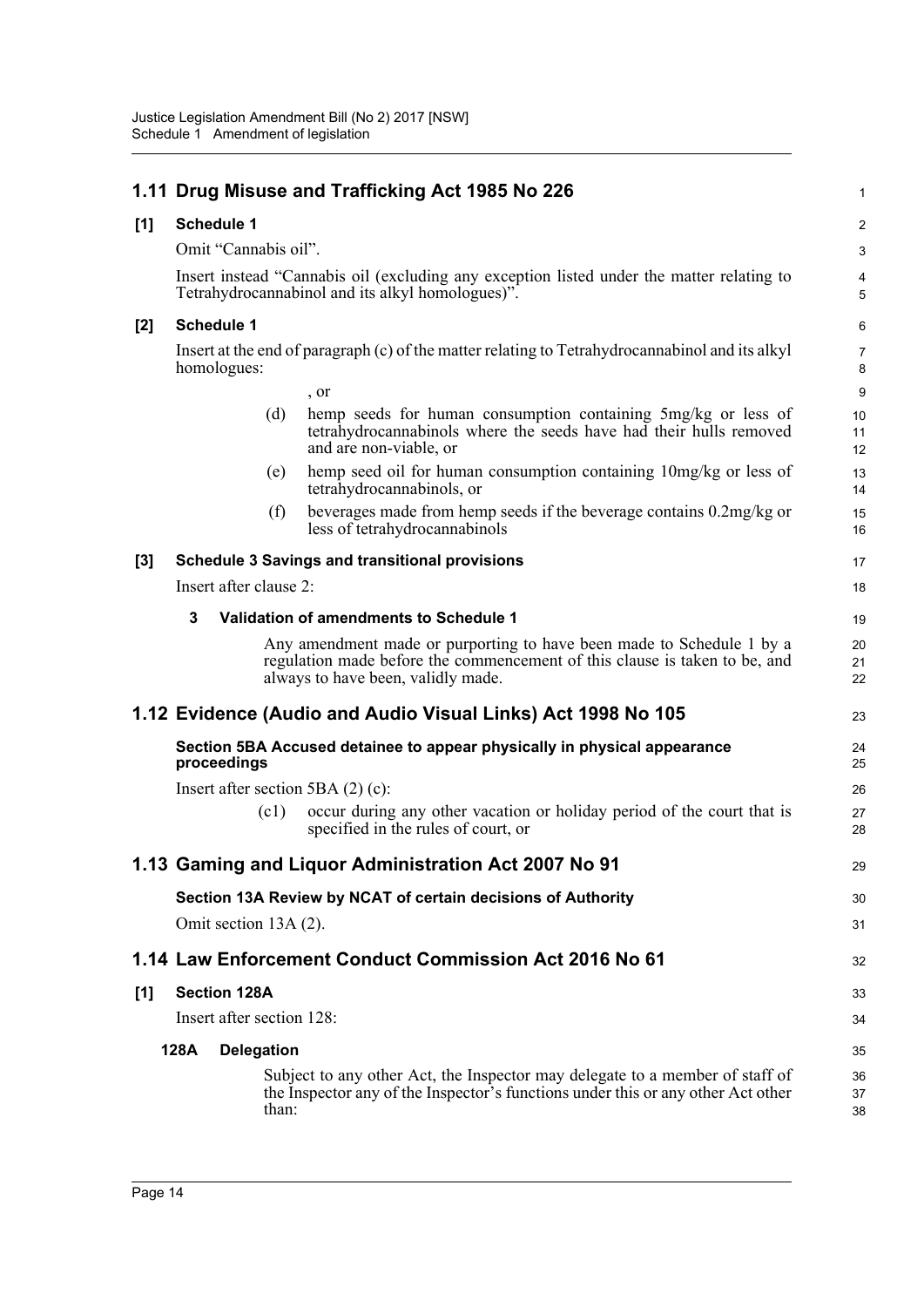|       |                                   | (a)  | this power of delegation, and                                                                                                                                                                                                                                                                                                          | $\mathbf{1}$               |
|-------|-----------------------------------|------|----------------------------------------------------------------------------------------------------------------------------------------------------------------------------------------------------------------------------------------------------------------------------------------------------------------------------------------|----------------------------|
|       |                                   | (b)  | the Inspector's reporting functions.                                                                                                                                                                                                                                                                                                   | $\boldsymbol{2}$           |
| $[2]$ |                                   |      | Schedule 2 Provisions relating to Inspector and Assistant Inspectors                                                                                                                                                                                                                                                                   | 3                          |
|       | Insert after clause $9(1)$ :      |      |                                                                                                                                                                                                                                                                                                                                        | 4                          |
|       | (1A)                              |      | Subclause $(1)$ $(f)$ and $(g)$ do not apply if the Inspector holds office on a<br>part-time basis.                                                                                                                                                                                                                                    | $\sqrt{5}$<br>6            |
|       |                                   |      | 1.15 Law Enforcement Conduct Commission Regulation 2017                                                                                                                                                                                                                                                                                | 7                          |
|       | <b>Clause 14 Identity cards</b>   |      |                                                                                                                                                                                                                                                                                                                                        | 8                          |
|       | Insert at the end of the clause:  |      |                                                                                                                                                                                                                                                                                                                                        | 9                          |
|       | (2)                               |      | The Inspector may issue identity cards, in the form approved by the Inspector,<br>to any member of staff of the Inspector.                                                                                                                                                                                                             | 10<br>11                   |
|       |                                   |      | 1.16 Law Enforcement (Powers and Responsibilities) Act 2002 No 103                                                                                                                                                                                                                                                                     | 12                         |
| [1]   | <b>Section 215 Definitions</b>    |      |                                                                                                                                                                                                                                                                                                                                        | 13                         |
|       |                                   |      | Insert at the end of the section:                                                                                                                                                                                                                                                                                                      | 14                         |
|       | (2)                               |      | A reference in this Division to property that is in the custody of a police officer<br>or member of the NSW Police Force, or that is in police custody, includes a<br>reference to any property that is held by a person on behalf of a police officer<br>or member of the NSW Police Force.                                           | 15<br>16<br>17<br>18       |
| $[2]$ |                                   |      | <b>Schedule 2 Search warrants under other Acts</b>                                                                                                                                                                                                                                                                                     | 19                         |
|       | 1979.                             |      | Omit "section 27" from the matter relating to the Prevention of Cruelty to Animals Act                                                                                                                                                                                                                                                 | 20<br>21                   |
|       | Insert instead "section 24F".     |      |                                                                                                                                                                                                                                                                                                                                        | 22                         |
|       |                                   |      | 1.17 Local Court Act 2007 No 93                                                                                                                                                                                                                                                                                                        | 23                         |
| [1]   | <b>Section 26 Rules generally</b> |      |                                                                                                                                                                                                                                                                                                                                        | 24                         |
|       | Insert after section $26(2)(d)$ : |      |                                                                                                                                                                                                                                                                                                                                        | 25                         |
|       |                                   | (e)  | the vacations and holidays of the Court and the hearing and disposal of<br>proceedings during any such vacations or holidays.                                                                                                                                                                                                          | 26<br>27                   |
| $[2]$ |                                   |      | <b>Section 30 Conferral of jurisdiction</b>                                                                                                                                                                                                                                                                                            | 28                         |
|       |                                   |      | Insert after section $30(1)(b1)$ :                                                                                                                                                                                                                                                                                                     | 29                         |
|       |                                   | (b2) | substituted proceedings within the meaning of Part 3A of the Civil and<br><i>Administrative Tribunal Act 2013</i> , so long as the amount of any money<br>claim, or the value of any goods or property, to which the proceedings<br>relate does not exceed the jurisdictional limit of the Court when sitting<br>in that Division, and | 30<br>31<br>32<br>33<br>34 |
|       |                                   |      |                                                                                                                                                                                                                                                                                                                                        |                            |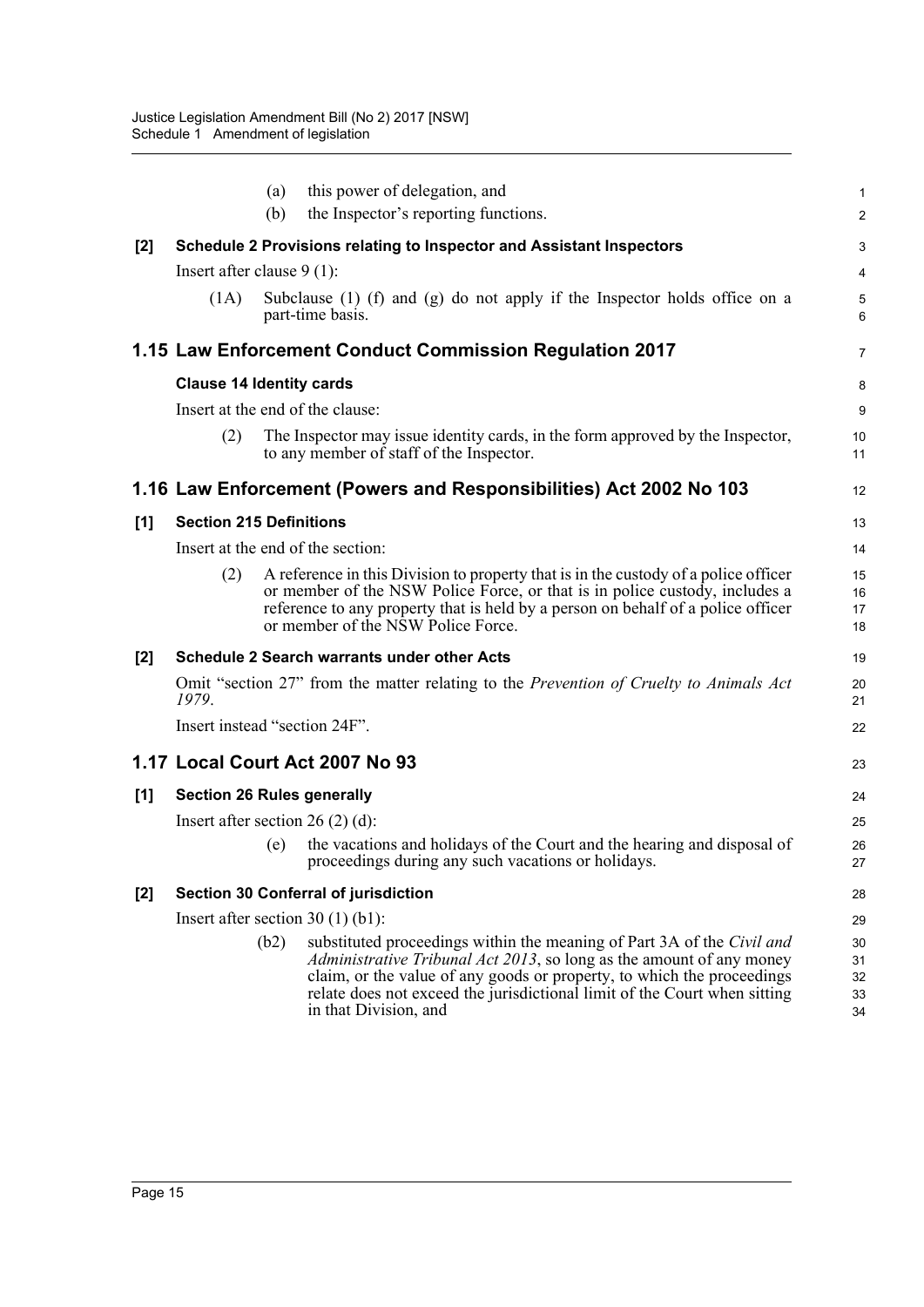|     |     |                          |                                                                               | 1.18 Members of Parliament Staff Act 2013 No 41                                                                                                                                                                                                                                                                                                                                       | $\mathbf{1}$                 |
|-----|-----|--------------------------|-------------------------------------------------------------------------------|---------------------------------------------------------------------------------------------------------------------------------------------------------------------------------------------------------------------------------------------------------------------------------------------------------------------------------------------------------------------------------------|------------------------------|
| [1] |     |                          |                                                                               | <b>Section 20 Termination of employment</b>                                                                                                                                                                                                                                                                                                                                           | $\overline{\mathbf{c}}$      |
|     |     |                          |                                                                               | Insert after section $20(1)$ :                                                                                                                                                                                                                                                                                                                                                        | 3                            |
|     |     | (1A)                     |                                                                               | The employment of a person under this Part by a member of Parliament may<br>also be terminated by the relevant Presiding Officer under section 20A.                                                                                                                                                                                                                                   | $\overline{4}$<br>$\sqrt{5}$ |
| [2] |     | <b>Section 20A</b>       |                                                                               |                                                                                                                                                                                                                                                                                                                                                                                       | 6                            |
|     |     | Insert after section 20: |                                                                               |                                                                                                                                                                                                                                                                                                                                                                                       | 7                            |
|     | 20A |                          | <b>Termination by relevant Presiding Officer of employment for misconduct</b> |                                                                                                                                                                                                                                                                                                                                                                                       |                              |
|     |     | (1)                      |                                                                               | The employment of a person under this Part by a member of Parliament may<br>be terminated by the relevant Presiding Officer after consulting the member of<br>Parliament if the relevant Presiding Officer is satisfied that the staff member<br>has engaged in misconduct.                                                                                                           | 9<br>10<br>11<br>12          |
|     |     | (2)                      |                                                                               | The relevant Presiding Officer may not terminate the employment of a staff<br>member unless:                                                                                                                                                                                                                                                                                          | 13<br>14                     |
|     |     |                          | (a)                                                                           | the staff member is notified in writing of the proposed termination and<br>the reasons for taking that action, and                                                                                                                                                                                                                                                                    | 15<br>16                     |
|     |     |                          | (b)                                                                           | the staff member is given a reasonable opportunity to make submissions<br>in relation to the proposed termination, and                                                                                                                                                                                                                                                                | 17<br>18                     |
|     |     |                          | (c)                                                                           | if any such submissions are made, the relevant Presiding Officer has<br>taken those submissions into consideration.                                                                                                                                                                                                                                                                   | 19<br>20                     |
|     |     | (3)                      | If:                                                                           |                                                                                                                                                                                                                                                                                                                                                                                       | 21                           |
|     |     |                          | (a)                                                                           | any matter relating to the misconduct by a staff member is being dealt<br>with by the relevant Presiding Officer, or                                                                                                                                                                                                                                                                  | 22<br>23                     |
|     |     |                          | (b)                                                                           | a staff member is charged with a serious offence,                                                                                                                                                                                                                                                                                                                                     | 24                           |
|     |     |                          |                                                                               | the relevant Presiding Officer may, after consulting the member of Parliament<br>who employed the staff member, suspend the staff member from duty until the<br>matter or the criminal charge has been dealt with and any subsequent action<br>has been taken by the relevant Presiding Officer. Any such suspension may be<br>removed by the relevant Presiding Officer at any time. | 25<br>26<br>27<br>28<br>29   |
|     |     | (4)                      |                                                                               | The relevant Presiding Officer may direct that any remuneration payable to a<br>staff member while the staff member is suspended from duty under this section<br>is to be withheld.                                                                                                                                                                                                   | 30<br>31<br>32               |
|     |     | (5)                      |                                                                               | If, in the case of a staff member whose employment is suspended:                                                                                                                                                                                                                                                                                                                      | 33                           |
|     |     |                          | (a)                                                                           | the relevant Presiding Officer terminates the employment of the staff<br>member for misconduct, or                                                                                                                                                                                                                                                                                    | 34<br>35                     |
|     |     |                          | (b)                                                                           | the staff member is convicted of the offence concerned,                                                                                                                                                                                                                                                                                                                               | 36                           |
|     |     |                          |                                                                               | any remuneration so withheld is forfeited to the State unless the relevant<br>Presiding Officer otherwise directs or that remuneration was due to the staff<br>member in respect of a period before the suspension was imposed.                                                                                                                                                       | 37<br>38<br>39               |
|     |     | (6)                      |                                                                               | Action may be taken or continued under this section in respect of a staff<br>member despite the staff member resigning or otherwise ceasing to be<br>employed by the member of Parliament concerned.                                                                                                                                                                                  | 40<br>41<br>42               |
|     |     | (7)                      |                                                                               | A member of Parliament may not, except with the approval of the relevant<br>Presiding Officer, employ a person under this Part if the person's employment<br>has been terminated at any time under this section.                                                                                                                                                                      | 43<br>44<br>45               |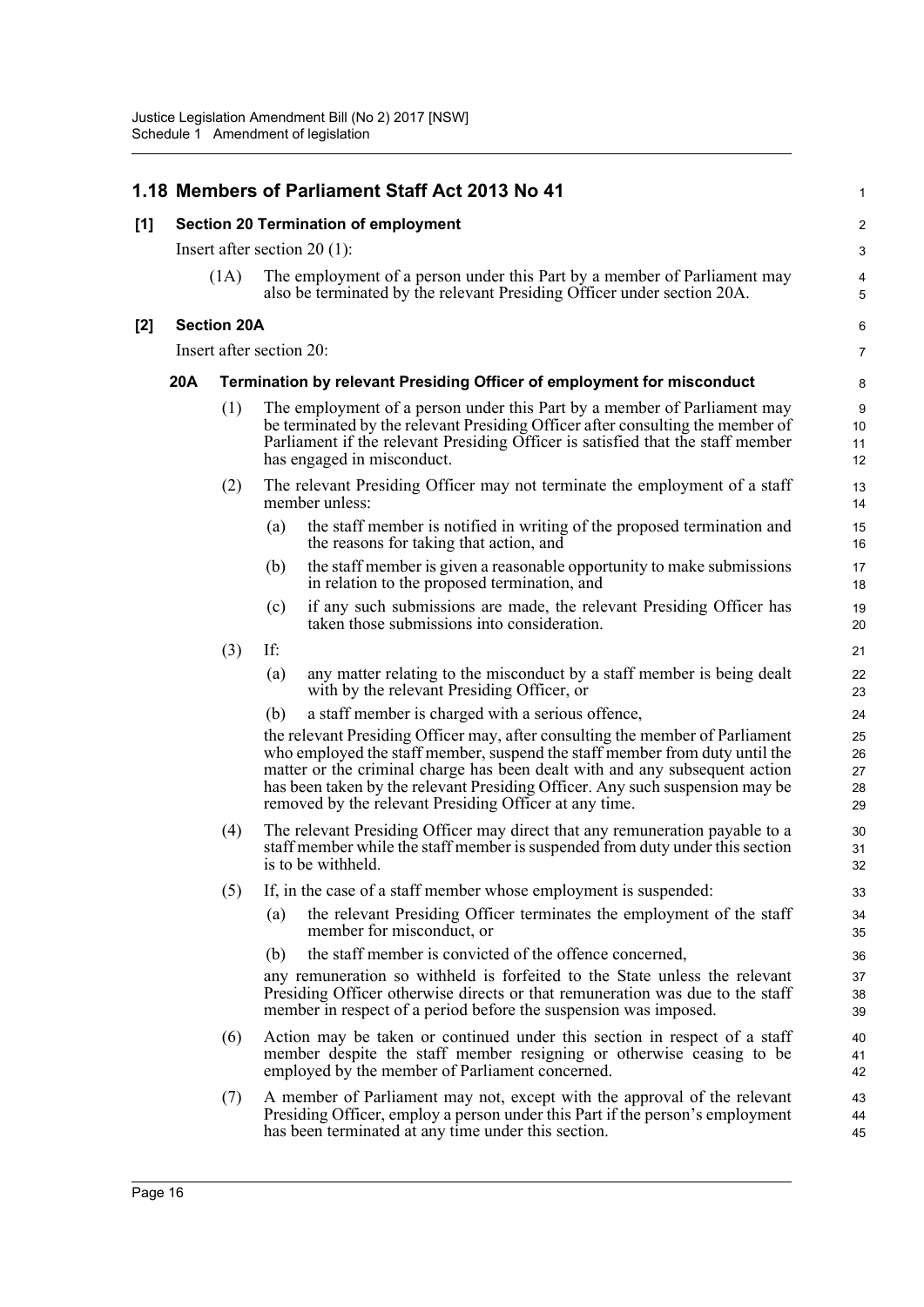|       | (8)                                                                                                         | This section does not limit the power of a member of Parliament to dispense<br>with the services of a staff member under section 20.                                                                                                                      | $\mathbf{1}$<br>2              |  |
|-------|-------------------------------------------------------------------------------------------------------------|-----------------------------------------------------------------------------------------------------------------------------------------------------------------------------------------------------------------------------------------------------------|--------------------------------|--|
|       | (9)                                                                                                         | This section has effect despite anything in the written agreement of<br>employment of the staff member concerned.                                                                                                                                         | $\ensuremath{\mathsf{3}}$<br>4 |  |
|       | (10)                                                                                                        | In this section:                                                                                                                                                                                                                                          | $\mathbf 5$                    |  |
|       |                                                                                                             | <i>misconduct</i> in relation to a staff member includes the following:                                                                                                                                                                                   | 6                              |  |
|       |                                                                                                             | taking any detrimental action (within the meaning of the Public Interest<br>(a)                                                                                                                                                                           | $\overline{7}$                 |  |
|       |                                                                                                             | Disclosures Act 1994) against a person that is substantially in reprisal<br>for the person making a public interest disclosure within the meaning of<br>that Act,                                                                                         | 8<br>$9\,$<br>10               |  |
|       |                                                                                                             | taking any action against another person employed under this Part that<br>(b)                                                                                                                                                                             | 11                             |  |
|       |                                                                                                             | is substantially in reprisal for a disclosure made by that person of the<br>alleged misconduct of the staff member taking that action,                                                                                                                    | 12<br>13                       |  |
|       |                                                                                                             | a conviction or finding of guilt for a serious offence.<br>(c)                                                                                                                                                                                            | 14                             |  |
|       |                                                                                                             | The subject matter of any misconduct by a staff member may relate to an<br>incident or conduct that happened while the staff member was not on duty,<br>before his or her employment or before the commencement of this section.                          | 15<br>16<br>17                 |  |
|       |                                                                                                             | serious offence means an offence punishable by imprisonment for life or for                                                                                                                                                                               | 18                             |  |
|       |                                                                                                             | 12 months or more (including an offence committed outside New South Wales<br>that would be an offence so punishable if committed in New South Wales).                                                                                                     | 19<br>20                       |  |
|       |                                                                                                             | <i>staff member</i> means a person who is employed under this Part by a member<br>of Parliament.                                                                                                                                                          | 21<br>22                       |  |
|       |                                                                                                             | 1.19 Mental Health Act 2007 No 8                                                                                                                                                                                                                          | 23                             |  |
|       |                                                                                                             | Section 32 Detention on order of Magistrate or bail officer                                                                                                                                                                                               | 24                             |  |
|       |                                                                                                             | Insert "or $(1D)$ (b)" after "section 33 $(1)$ (b)" in section 32 $(5)$ .                                                                                                                                                                                 | 25                             |  |
|       |                                                                                                             | 1.20 Mental Health (Forensic Provisions) Act 1990 No 10                                                                                                                                                                                                   | 26                             |  |
| [1]   | <b>Section 33 Mentally ill persons</b>                                                                      |                                                                                                                                                                                                                                                           |                                |  |
|       | Omit "the person be brought back before a Magistrate or an authorised officer" from<br>section $33(1)(b)$ . |                                                                                                                                                                                                                                                           |                                |  |
|       |                                                                                                             | Insert instead "the defendant be brought back before a Magistrate or an authorised officer<br>unless granted bail by a police officer at that facility".                                                                                                  | 30<br>31                       |  |
| $[2]$ | Section 33 (1D) (b)                                                                                         |                                                                                                                                                                                                                                                           | 32                             |  |
|       |                                                                                                             | Insert "unless granted bail by a police officer at that facility" after "an authorised officer".                                                                                                                                                          | 33                             |  |
| $[3]$ | <b>Section 33 (5B)</b>                                                                                      |                                                                                                                                                                                                                                                           |                                |  |
|       | Insert after section 33 (5A):                                                                               |                                                                                                                                                                                                                                                           |                                |  |
|       | (5B)                                                                                                        |                                                                                                                                                                                                                                                           | 36                             |  |
|       |                                                                                                             | An order by a Magistrate or authorised officer under subsection $(1)$ $(a)$ or $(b)$<br>or $(1D)$ (a) or (b) in relation to an offence is, for the purposes of the <i>Bail Act</i><br>2013, taken to be a decision to dispense with bail for the offence. | 37<br>38                       |  |